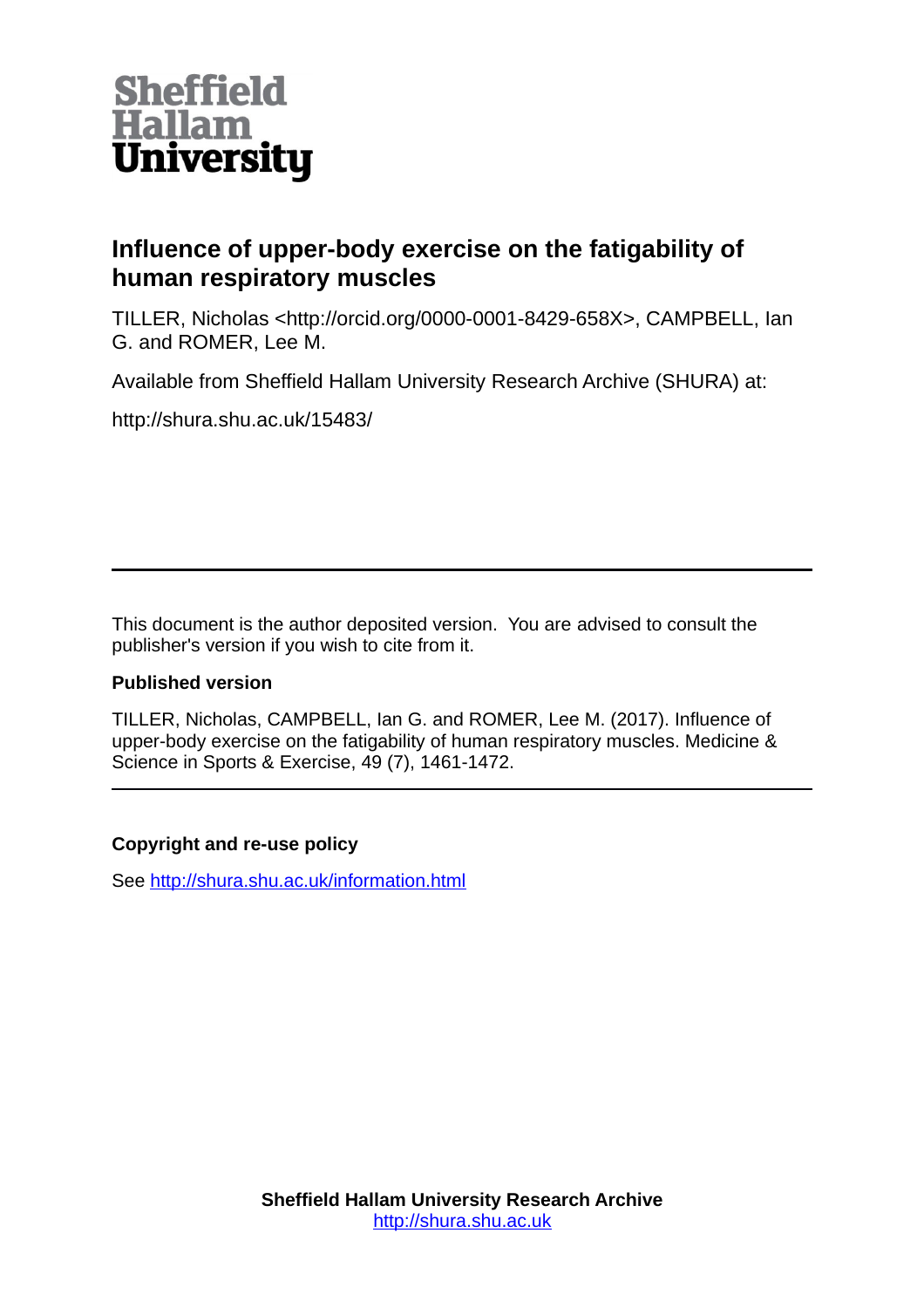# Influence of Upper-Body Exercise on the Fatigability of Human Respiratory Muscles

NICHOLAS B. TILLER<sup>1,2</sup>, IAN G. CAMPBELL<sup>3</sup>, and LEE M. ROMER<sup>2</sup>

<sup>1</sup> Academy of Sport and Physical Activity, Sheffield Hallam University, Sheffield, UNITED KINGDOM; <sup>2</sup> Division of Sport, Health and Exercise Sciences, Brunel University London, London, UNITED KINGDOM; and <sup>3</sup>School of Life and Medical Sciences, University of Hertfordshire, Hertfordshire, UNITED KINGDOM

#### ABSTRACT

TILLER, N. B., I. G. CAMPBELL, and L. M. ROMER. Influence of Upper-Body Exercise on the Fatigability of Human Respiratory Muscles. Med. Sci. Sports Exerc., Vol. 49, No. 7, pp. 1461–1472, 2017. Purpose: Diaphragm and abdominal muscles are susceptible to contractile fatigue in response to high-intensity, whole-body exercise. This study assessed whether the ventilatory and mechanical loads imposed by high-intensity, upper-body exercise would be sufficient to elicit respiratory muscle fatigue. Methods: Seven healthy men (mean  $\pm$  SD; age = 24  $\pm$  4 yr, peak O<sub>2</sub> uptake [VO<sub>2peak</sub>] = 31.9  $\pm$  5.3 mL·kg<sup>-1</sup>·min<sup>-1</sup>) performed asynchronous arm-crank exercise to exhaustion at work rates equivalent to 30% (heavy) and 60% (severe) of the difference between gas exchange threshold and  $\rm VO_{\rm 2peak}$ . Contractile fatigue of the diaphragm and abdominal muscles was assessed by measuring pre- to postexercise changes in potentiated transdiaphragmatic and gastric twitch pressures ( $P_{di,tw}$  and  $P_{ga,tw}$ ) evoked by supramaximal magnetic stimulation of the cervical and thoracic nerves, respectively. Results: Exercise time was  $24.5 \pm 5.8$  min for heavy exercise and  $9.8 \pm 1.8$  min for severe exercise. Ventilation over the final minute of heavy exercise was  $73 \pm 20$  Lmin<sup>-1</sup> (39%  $\pm$  11% maximum voluntary ventilation) and 99  $\pm$  19 Lmin<sup>-1</sup> (53%  $\pm$ 11% maximum voluntary ventilation) for severe exercise. Mean  $P_{di,w}$  did not differ pre- to postexercise at either intensity ( $P > 0.05$ ). Immediately (5–15 min) after severe exercise, mean P<sub>ga,tw</sub> was significantly lower than pre-exercise values (41  $\pm$  13 vs 53  $\pm$  15 cm H<sub>2</sub>O, P < 0.05), with the difference no longer significant after 25–35 min. Abdominal muscle fatigue (defined as  $\geq$ 15% reduction in P<sub>ga,tw</sub>) occurred in 1/7 subjects after heavy exercise and 5/7 subjects after severe exercise. Conclusions: High-intensity, upper-body exercise elicits significant abdominal, but not diaphragm, muscle fatigue in healthy men. The increased magnitude and prevalence of fatigue during severe-intensity exercise is likely due to additional (nonrespiratory) loading of the thorax. Key Words: ABDOMINALS, ARM CRANKING, ARM EXERCISE, DIAPHRAGM, NERVE STIMULATION

The diaphragm and abdominal muscles of healthy human beings exhibit contractile fatigue after whole-body exercise sustained to exhaustion at intensities greater<br>than  $80\%$  maximum O<sub>2</sub> untake  $(\dot{V}O_{2\pi})$ . Such exercise man beings exhibit contractile fatigue after whole-body exercise sustained to exhaustion at intensities greater than 80% maximum  $O_2$  uptake ( $\rm \dot{VO}_{2max}$ ). Such exercise-induced respiratory muscle fatigue has been documented after cycle ergometry and treadmill running, whereby transdiaphragmatic  $(P_{di})$  and gastric  $(P_{ga})$  pressures evoked by supramaximal magnetic stimulation of the phrenic and thoracic nerves, respectively, were reduced by 15%–30% relative to preexercise

Address for correspondence: Nicholas B. Tiller, Ph.D., Academy of Sport and Physical Activity, Collegiate Crescent, Sheffield Hallam University, Sheffield S10 2BP, United Kingdom; E-mail: n.tiller@shu.ac.uk. Submitted for publication November 2016. Accepted for publication February 2017.

0195-9131/17/4907-1461/0

MEDICINE & SCIENCE IN SPORTS & EXERCISE®

DOI: 10.1249/MSS.0000000000001251

values and took approximately 2 h to recover (20,35). The magnitude and the prevalence of diaphragmatic fatigue were significantly correlated with the ventilatory demands of exercise (20). Moreover, fatigue of the diaphragm was prevented when exercise-induced diaphragmatic work was reduced using a proportional assist ventilator (5). Together, these findings suggest that diaphragmatic fatigue is, in part, due to the high work of breathing that must be sustained throughout intense, whole-body exercise.

By contrast, contractile fatigue of the diaphragm did not occur when rested subjects mimicked the magnitude and duration of diaphragmatic work incurred during whole-body exercise; fatigue was only observed when diaphragmatic work was voluntarily increased twofold greater than that required during maximal exercise (4). Furthermore, there are no correlations between the magnitude of abdominal muscle fatigue and the ventilatory requirements of exercise. (35,40). Collectively, these findings suggest that mechanisms other than ventilatory load must contribute to the development of exercise-induced respiratory muscle fatigue. One possible mechanism is competition between respiratory and locomotor muscles for the limited available cardiac output during intense, whole-body exercise (14). Less blood flow to the respiratory muscles would

Copyright © 2017 The Author(s). Published by Wolters Kluwer Health, Inc. on behalf of the American College of Sports Medicine. This is an open access article distributed under the [Creative Commons Attribution License](http://creativecommons.org/licenses/by/4.0/) [4.0 \(CCBY\)](http://creativecommons.org/licenses/by/4.0/), which permits unrestricted use, distribution, and reproduction in any medium, provided the original work is properly cited.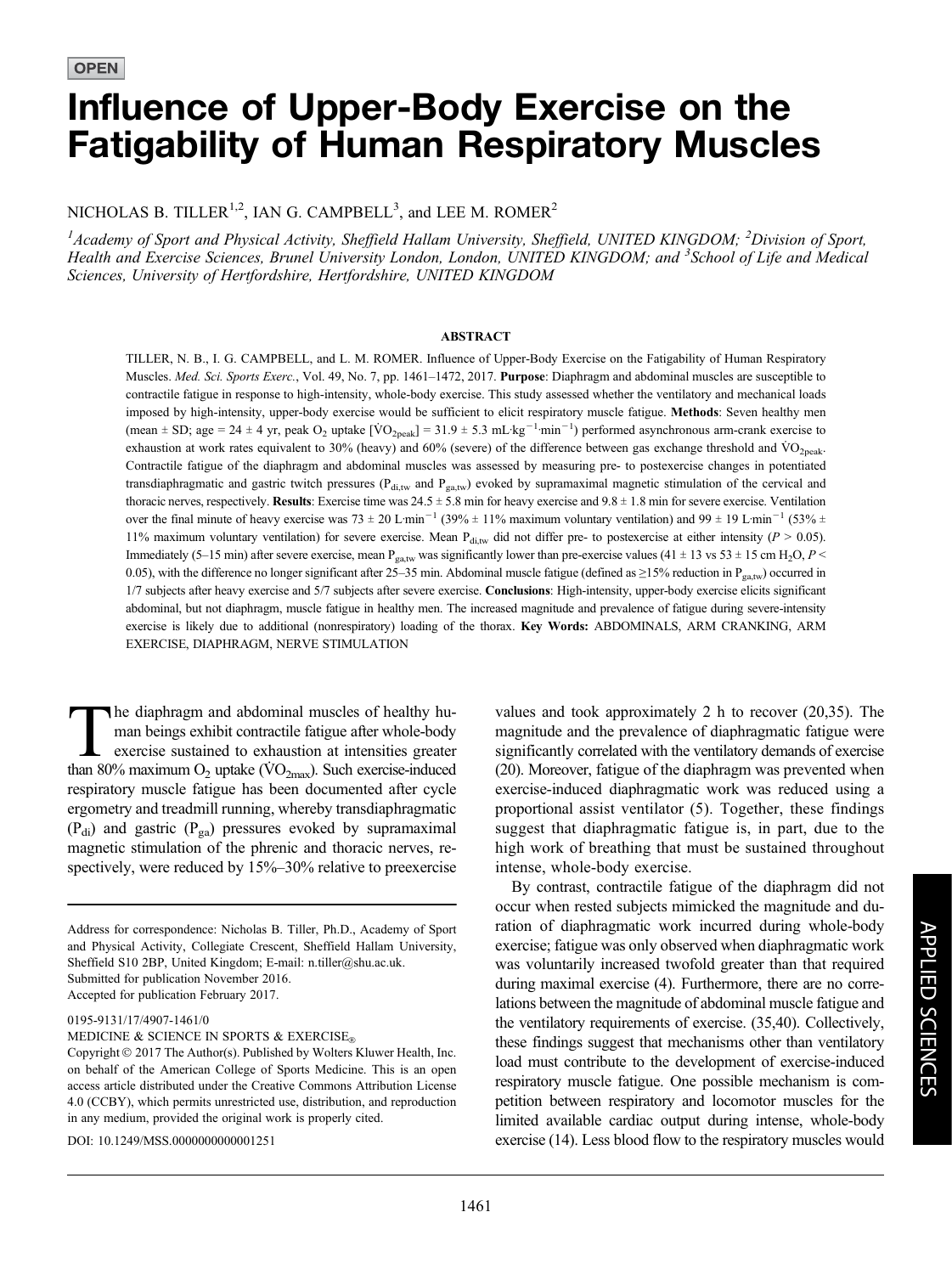promote inadequate  $O_2$  transport, thereby contributing to the development of fatigue.

The cardioventilatory demands of intense, upper-body exercise are considerably less than for whole-body exercise (34). These relatively low demands for ventilation and blood flow would be expected to reduce the likelihood of respiratory muscle fatigue during upper-body exercise. However, upperbody tasks place additional mechanical loads on the thoracic complex. For example, the respiratory muscles function to ventilate the lungs while simultaneously stiffening the spine (16,17) and maintaining torso stabilization and arm position (9). Specifically, the diaphragm aids trunk stability before rapid arm movements (15), and the abdominals contract to dynamically flex and rotate the torso (10). Given the combined ventilatory, postural, and locomotor functions of the diaphragm and abdominals, these muscles likely undergo substantial contractile work during upper-body exercise, possibly predisposing to contractile fatigue. Although previous studies have demonstrated significant reductions in volitional measures of respiratory muscle function after activities involving the upper body (e.g., rowing [41] and swimming [24]), such measures are highly dependent on subject motivation and cannot be used to infer a reduction in contractile function of the respiratory muscles.

Accordingly, the aim of the present study was to assess the fatigability of respiratory muscles, using nonvolitional (effort independent) motor nerve stimulation techniques, after sustained, intense, upper-body exercise in healthy subjects. It was hypothesized that 1) the additional mechanical demands imposed by upper-body exercise would induce contractile fatigue of the diaphragm and abdominal muscles and 2) the magnitude and prevalence of respiratory muscle fatigue would be dependent upon exercise intensity.

#### METHODS

#### Subjects

After providing written informed consent, seven healthy, nonsmoking men between the ages of 18 and 35 yr volunteered to participate in the study (mean  $\pm$  SD; age = 24  $\pm$  4 yr, stature =  $1.77 \pm 0.06$  m, body mass = 75.5  $\pm$  6.3 kg). The subjects were physically active but not engaged in specific upper-body exercise training. Experimental procedures were approved by the institutional research ethics committee. Subjects were asked to abstain from exercise for 48 h, alcohol and caffeine for 12 h, and food for 3 h before each visit.

#### Experimental Overview

Each subject visited the laboratory on four separate occasions within a 2-wk period and with at least 48 h between visits. At the first visit, subjects underwent pulmonary function testing and were thoroughly familiarized with the neuromuscular function and arm-crank exercise protocols. At the second visit, subjects completed maximal incremental, asynchronous arm-crank exercise for the determination of gas exchange threshold and peak  $O_2$  uptake ( $\rm\dot{VO}_{2peak}$ ). The subsequent two visits were the experimental trials, which were performed in a random order and at the same time of day. The experimental trials comprised constant-load arm-crank exercise to exhaustion at heavy and severe intensities with the assessment of cardiorespiratory, metabolic, perceptual, and respiratory neuromechanical responses. Contractile fatigue of the diaphragm and abdominal muscles was assessed in both experimental trials by measuring the pre- to postexercise change in transdiaphragmatic twitch  $(P_{\text{di,tw}})$  and gastric twitch pressures ( $P_{\text{ga,tw}}$ ) in response to magnetic stimulation of the phrenic and thoracic nerves, respectively.

#### Pulmonary Function, Visit 1

Pulmonary volumes, capacities, flows, resistance, and diffusion were assessed using a fully integrated system (Masterscreen; CareFusion, Hampshire, UK). Maximum inspiratory pressure at residual volume (RV) and maximum expiratory pressure at total lung capacity (TLC) were assessed using a handheld device (MicroRPM, CareFusion).

#### Maximal Incremental Exercise, Visit 2

Subjects completed a maximal incremental exercise test on an electromagnetically braked arm-crank ergometer set in the hyperbolic mode (Angio; Lode, Groningen, The Netherlands). The ergometer was wall mounted and positioned so that the scapula-humeral joint and the distal end of the crank pedal were horizontally aligned. Subjects were instructed to sit upright, maintain form at all times, and keep their feet flat to the floor to minimize bracing. After 3 min of rest, subjects exercised for 3 min at 20 W after which the work rate was increased in a ramp fashion by 15 W $\cdot$ min<sup>-1</sup>. Cadence was standardized at 75 rpm to reflect the spontaneously chosen cadence of subjects performing maximal arm cranking (32). The test was terminated when cadence dropped below 65 rpm for more than 3 s despite verbal encouragement. Cardiorespiratory variables were assessed continuously, and peak values were reported as the highest 30-s average. The gas exchange threshold was identified independently by two investigators using multiple parallel methods (6).

#### Constant-Load Exercise, Visits 3 and 4

After 3 min of rest and 3 min of light arm-crank exercise at 20 W, subjects abruptly transitioned to a work rate equivalent to 30% or 60% of the difference between gas exchange threshold and  $\rm{VO}_{2\rm{peak}}$  (i.e., the work rate at gas exchange threshold plus 30% or 60% of the difference between the work rate at gas exchange threshold and the work rate at  $\rm \dot{VO}_{2peak}$ ). The absolute work rates were reduced by 10 W (two-thirds of the initial ramp rate) to accommodate the mean lag time in  $VO<sub>2</sub>$  that occurs during ramp exercise (42). The final work rates ( $\Delta 30\%$  and  $\Delta 60\%$ ) were expected to result in physiological responses that are consistent with heavy- and severe-intensity exercise, respectively (23). Cadence was fixed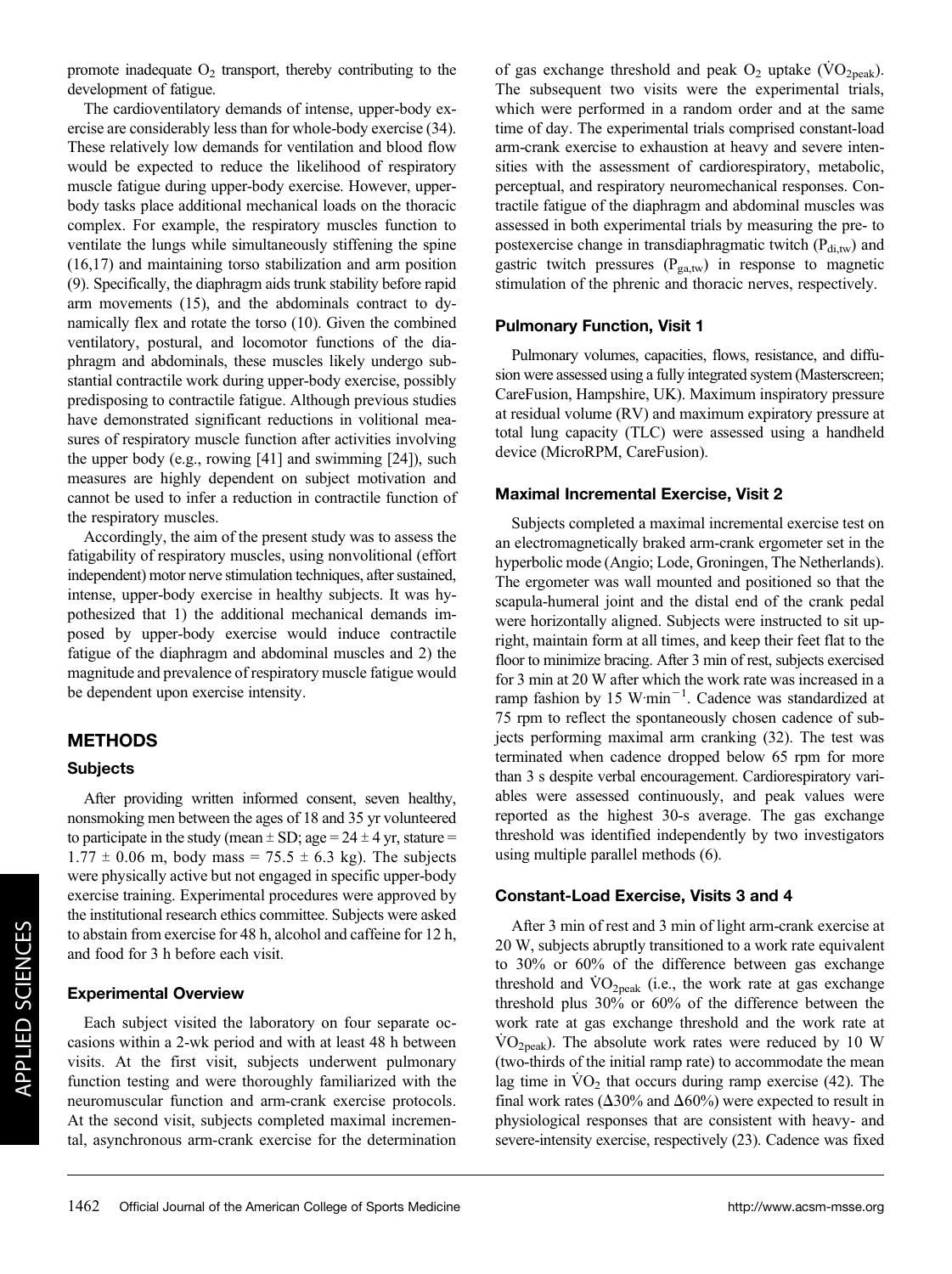at 75 rpm, and the test was terminated if cadence dropped below 65 rpm for more than 3 s or if exercise duration exceeded 30 min.

Cardiorespiratory, metabolic, and perceptual responses. Continuous measures of heart rate were made by telemetry (Vantage NV; Polar Electro, Kempele, Finland), arterial oxygen saturation  $(SpO<sub>2</sub>)$  by forehead pulse oximetry (OxiMax N-560; Nellcor, Tyco Healthcare, Pleasanton, CA), and pulmonary ventilation and gas exchange via online gas analysis (Oxycon Pro, CareFusion). Lactate concentration in whole-blood ([BLa]) was measured at resting baseline and immediately postexercise via a  $10-\mu L$  earlobe capillary sample (Biosen C-Line; EKF Diagnostic GmbH, Barleben, Germany). Intensity of breathing discomfort (dyspnea) and intensity of limb discomfort were rated using Borg"s modified CR10 scale (7). Perceptual responses to exercise were assessed on alternate minutes and at the point of exhaustion.

Respiratory neuromuscular responses. EMG and **pressures.** Neuromuscular activation of the crural diaphragm  $(EMG<sub>di</sub>)$  was assessed using a bespoke multipair esophageal electrode catheter (Gaeltec Devices Ltd., Dunvegan, Isle of Sky, UK). The catheter comprised a 100-cm silicon shaft (2.7 mm diameter) with seven platinum electrodes spaced 1 cm apart. Esophageal pressure  $(P_{es})$  and gastric pressure  $(P_{ga})$ were measured using two independent pressure transducers that were integrated with the esophageal catheter and positioned proximally and distally to the electrodes. The transducers were calibrated across the physiological range by placing the catheter within a sealed, air-filled tube to which positive and negative pressures were applied using a glass syringe (33). The calibration tube was connected to an electromanometer (C9553; Comark, Norwich, Norfolk, UK), and the voltage outputs of each pressure transducer were calibrated against the reference pressures. The catheter was passed pernasally into the stomach until the diaphragm produced a positive pressure deflection on inspiration and repositioned based on the strength of  $EMG<sub>di</sub>$  recorded simultaneously from different pairs of electrodes. Neuromuscular activation of the rectus abdominis  $(EMG<sub>ra</sub>)$  was assessed using a pair of wireless surface electrodes (Trigno Wireless EMG; Delsys Inc., Natick, MA), positioned on the main belly of the muscle, 2 cm superior and 2–4 cm lateral to the umbilicus on the right-hand side of the torso, and placed in the same orientation as the muscle fibers (35). Raw EMG data were converted to root mean square using a time constant of 100 ms and a moving window. All EMG data were expressed as a percentage of maximum EMG activity recorded during any maximal inspiratory or expiratory maneuver performed at rest or during exercise for a given experimental visit.

Respiratory mechanics and operating lung volumes. An analog airflow signal from the online gas analysis system was input into the data acquisition system (see Data Processing section) and aligned to the pressure signals based on the sampling delay for flow. Transdiaphragmatic pressure  $(P_{di})$  was obtained by online subtraction of  $P_{es}$  from  $P_{ga}$ . Tidal pressure swings ( $\Delta P_{es}$ ,  $\Delta P_{ga}$ , and  $\Delta P_{di}$ ) were calculated as the changes in pressure from points of zero flow. Maximum pressures ( $P_{es,max}$ ,  $P_{ga,max}$ , and  $P_{di,max}$ ) were obtained from maximal static inspiratory and expiratory maneuvers performed immediately before exercise. The work of breathing  $(W<sub>b</sub>;$  work done per minute on the lungs) was calculated as the integral of the  $P_{es}$ -volume loop multiplied by respiratory frequency. Our assessment of  $W<sub>b</sub>$  does not include work performed on the chest wall (e.g., rib cage distortion) and might, therefore, underestimate the mechanical work of breathing during exercise. Operating lung volumes were assessed using an inspiratory capacity (IC) maneuver performed in duplicate at resting baseline and during the final 30 s of alternate minutes of exercise starting at the first minute. Verbal encouragement was given to ensure a maximal inspiratory effort, and the maneuver was considered acceptable when  $\Delta P_{es}$  matched that achieved at baseline. End-expiratory lung volume (EELV) was calculated by subtracting IC from TLC. End-inspiratory lung volume (EILV) was calculated as the sum of tidal volume and EELV. Both EELV and EILV were expressed relative to TLC. To quantify the degree of diaphragm and abdominal muscle function during exercise that was due to locomotor (nonrespiratory) loading, we compared intrathoracic pressure swings and respiratory muscle EMG responses during five respiratory cycles at peak exercise to those recorded during five respiratory cycles immediately after exercise cessation.

Neuromuscular stimulation. A monophasic magnetic stimulator (Magstim 200; The Magstim Company Ltd., Whitland, Wales) was used to deliver magnetic stimuli to the spinal foramina. A circular 90-mm coil was positioned at the cervical or thoracic spinal nerve roots to discriminate between the diaphragm and the abdominal muscles, respectively (22,29). The stimulator was discharged at 100% when subjects were rested at functional residual capacity with the glottis closed. The catheter-mounted pressure transducer used in the current study has been shown to exhibit baseline drift after several hours of use (33). To minimize the extent of drift, the catheter was soaked in water for 1 h before use and the amplifier gain settings were lowered. Furthermore, the pressure traces were checked immediately before stimulation and discarded if unstable. Cervical stimulation was favored over anterolateral stimulation of the phrenic nerves as it allows costimulation of the diaphragm and ribcage muscles, thereby allowing contractile fatigue of these muscles to be independently assessed (30). When stimulating the inspiratory muscles, subjects sat upright in a chair with their neck flexed and the coil positioned between the midline of the fifth (C5) and seventh (C7) cervical vertebrae. For the abdominal muscles, subjects sat facing an inclined bench  $({\sim}70^{\circ}$  from horizontal) with their chest supported, abdomen relaxed, and the coil positioned between the 8th (T8) and the 11th (T11) thoracic vertebrae. The coil position that evoked the highest  $P_{di,tw}$  or  $P_{ga,tw}$  upon stimulation was marked on the skin and used for all subsequent stimulations. To determine whether the respiratory muscles were maximally activated after the delivery of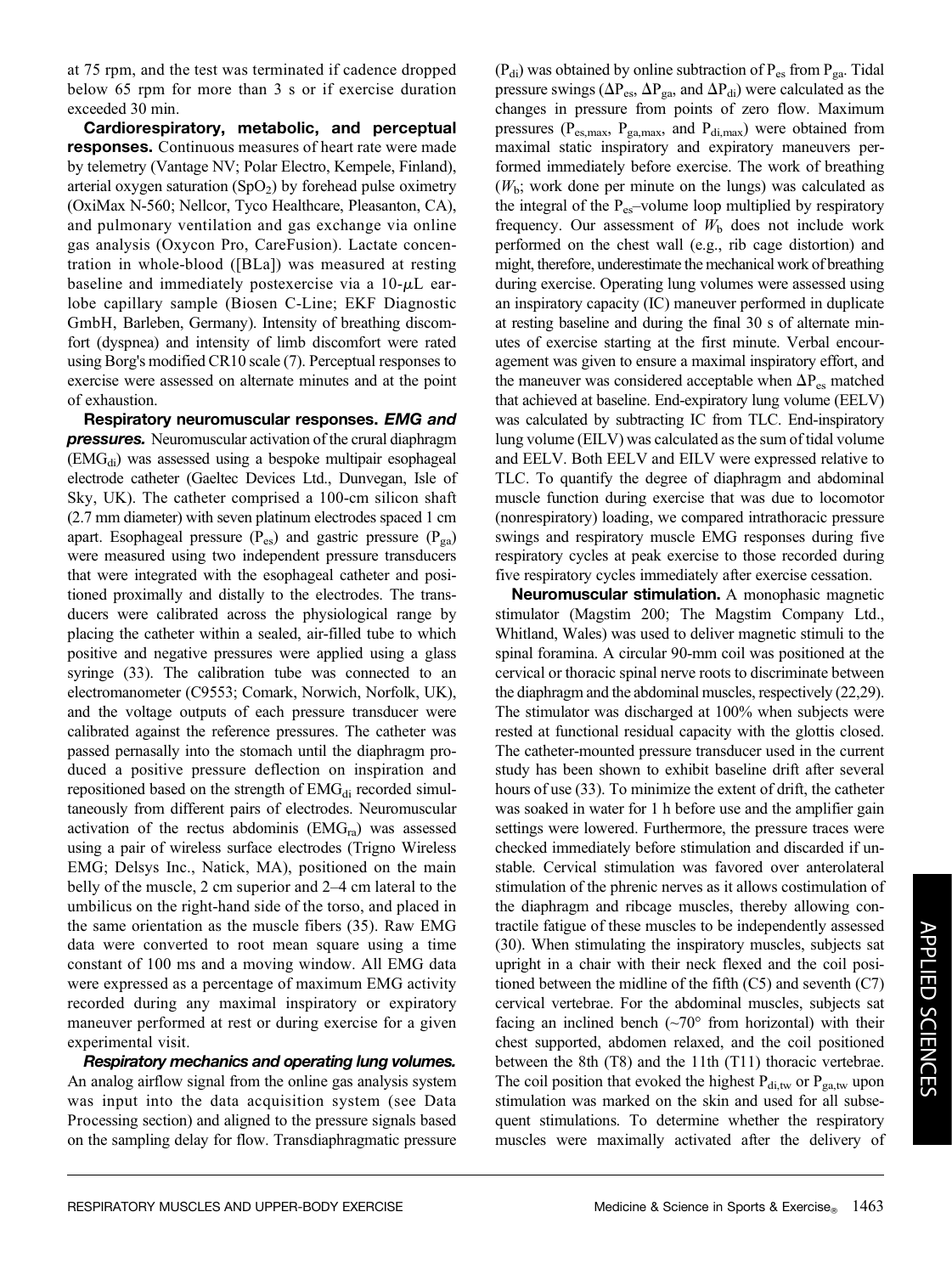magnetic stimuli, three single twitches were applied to the cervical and thoracic regions at incremental percentages of maximum stimulator output (50%, 60%, 70%, 80%, 85%, 90%, 95%, and 100%). Each twitch was separated by 30 s to avoid potentiation. A plateau in mean  $P_{di,tw}$  and  $P_{ga,tw}$  was assumed to be indicative of maximal activation. Reliability of within-day measurements of respiratory muscle function was assessed by repeating baseline potentiated twitches after 30 min of quiet breathing. The order of diaphragm and abdominal muscle assessment was randomized, but consistent between trials for each subject.

Fatigue was quantified by measuring changes in neuromuscular function from preexercise baseline to postexercise (5–15 and 25–35 min). The potentiated twitch is the most sensitive and valid measure of fatigue when the degree of fatigue is small or when levels of postactivation potentiation are unequal. Therefore,  $P_{di,tw}$  and  $P_{ga,tw}$  were assessed in response to stimulation of the cervical or thoracic nerves immediately after a maximal inspiratory or expiratory pressure maneuver, respectively. The maximal inspiratory and expiratory maneuvers were initiated from RV and TLC, respectively, and were maintained for 5 s against a semi-occluded airway. The procedure was repeated five times, and the mean of the final three twitches was used for analysis. The primary outcome measure was the amplitude (baseline to peak) of the pressure response. Additional fatigue measures included contraction time and one-half relaxation time. Membrane excitability was determined by measuring the peak-to-peak amplitude and duration of magnetically evoked M-waves. Fatigue was considered to be present if there was a  $\geq$ 15% reduction in P<sub>di,tw</sub> or P<sub>ga,tw</sub> relative to preexercise baseline values at any time after exercise (13). This conservative definition of fatigue is based on a change that is approximately two- to threefold greater than the typical variation in rested  $P_{di,tw}$  and  $P_{ga,tw}$  (see Results section).

#### Data Processing

Cardiorespiratory data during constant-load exercise were averaged over alternate 30-s intervals when IC maneuvers were not being performed. Pressure signals were passed through an amplifier (1902; Cambridge Electronic Design, Cambridge, UK) and digitized along with airflow at a sampling rate of 150 Hz using an analog-to-digital converter (micro 1401 mkII, Cambridge Electronic Design). EMG signals were sampled at 4 kHz, high-pass filtered at 100 Hz, and notch filtered at 50 Hz to suppress power line and harmonic interference. Data were displayed as waveforms using data acquisition software (Spike 2 version 7.0, Cambridge Electronic Design). ECG artifacts were removed from the EMG waveforms using a script procedure similar to that described previously (3).

#### **Statistics**

Statistical analysis was performed using SPSS 16.0 for Windows (IBM, Chicago, IL). Cardiorespiratory responses during heavy and severe exercise were assessed for differences using paired-samples t-test. Respiratory neuromuscular responses to constant-load exercise were assessed using two-way (intensity–time) repeated-measures ANOVA. Supramaximality of twitch responses and differences in respiratory neuromuscular function across time (preexercise, 10 and 30 min postexercise) were assessed using one-way repeatedmeasures ANOVA with Fisher"s LSD for post hoc comparisons. Pearson's correlation coefficient  $(r)$  was computed to assess the relationship between pre- to postexercise percent changes in respiratory muscle function and selected parameters. Reliability of evoked pressures ( $P_{di,tw}$  and  $P_{ga,tw}$ ) was assessed using coefficient of variation (CV) and intraclass correlation coefficient (ICC). A two-tailed  $\alpha$  level of 0.05 was used as the cutoff for statistical significance. Results are presented as means  $\pm$  SD.

### RESULTS

#### Pulmonary Function and Incremental Exercise

All subjects exhibited normal pulmonary function (VC [%pred],  $5.76 \pm 0.63$  L [111%  $\pm$  10%]; FEV<sub>1</sub>, 4.99  $\pm$  0.61 L  $[113\% \pm 11\%]$ ; FEV<sub>1</sub>/VC, 86.3%  $\pm 2.7\%$  [104%  $\pm 3\%$ ]; TLC, 7.55  $\pm$  0.77 L [106%  $\pm$  8%]; MVV<sub>12</sub>, 186  $\pm$  14 L·min<sup>-</sup>  $[108\% \pm 9\%]$ ; D<sub>L,CO</sub>, 13.1  $\pm 1.6$  mmol·min<sup>-1</sup>·kPa<sup>-1</sup> [109%  $\pm$ 12%]; P<sub>Imax</sub>, 132  $\pm$  39 cm H<sub>2</sub>O [113%  $\pm$  37%]; P<sub>Emax</sub>, 128  $\pm$ 20 cm H<sub>2</sub>O [81%  $\pm$  14%]). Peak values for work rate and O<sub>2</sub> uptake during maximal incremental exercise were  $126 \pm$  $25 \text{ W}$  and  $2.06 \pm 0.41 \text{ L} \cdot \text{min}^{-1} (27.3 \pm 3.3 \text{ mL} \cdot \text{kg}^{-1} \cdot \text{min}^{-1}),$ respectively. Work rate and  $\rm \dot{V}O_{2}$  at gas exchange threshold were 60  $\pm$  17 W and 1.17  $\pm$  0.22 L·min<sup>-1</sup> (57%  $\pm$  5%)  $\text{VO}_{\text{2peak}}$ ). The work rates predicted to elicit 30% and 60% of

TABLE 1. Cardiorespiratory, metabolic, and perceptual responses to maximal constant-load exercise.

|                                        | Heavy $(\Delta 30\%)$ | Severe $(\Delta 60\%)$      |
|----------------------------------------|-----------------------|-----------------------------|
| Work rate, W                           | $69 \pm 18$           | $89 \pm 20$ **              |
| $T_{\text{LIM}}$ , min                 | $24.5 \pm 5.8$        | $9.8 \pm 1.8***$            |
| $\dot{V}0_2$ , L·min <sup>-1</sup>     | $1.79 \pm 0.36$       | $2.39 \pm 0.45***$          |
| VO <sub>2</sub> , %VO <sub>2peak</sub> | $80 \pm 5$            | $108 \pm 5$ **              |
| $VCO2$ , L-min <sup>-1</sup>           | $1.81 \pm 0.42$       | $2.58 \pm 0.40$ **          |
| <b>RER</b>                             | $1.01 \pm 0.06$       | $1.09 \pm 0.08*$            |
| $V_F$ , L $\cdot$ min <sup>-1</sup>    | $73 \pm 20$           | $99 \pm 19^{*}$             |
| $V_F$ , %MVV                           | $39 \pm 11$           | $53 \pm 11$                 |
| $V_T$ , L                              | $1.70 \pm 0.40$       | $1.98 \pm 0.24*$            |
| $f_R$ , br·min <sup>-1</sup>           | $47 \pm 16$           | $50 \pm 11$                 |
| $T_{\rm L}$ , s                        | $0.75 \pm 0.27$       | $0.57 \pm 0.08$             |
| $T_{\text{TOT}}$ , s                   | $1.50 \pm 0.69$       | $1.17 \pm 0.19$             |
| $T_{\parallel}/T_{\text{TOT}}$         | $0.52 \pm 0.06$       | $0.51 \pm 0.02$             |
| $V_T/T_1$ , L·s <sup>-1</sup>          | $2.37 \pm 0.47$       | $3.51 \pm 0.03$ **          |
| $V_F/VO_2$                             | $42 \pm 15$           | $43 \pm 13$                 |
| $V_F/VCO2$                             | $42 \pm 14$           | $39 \pm 10$                 |
| $P_{FT}CO_2$ , mm Hg                   | $23.4 \pm 7.3$        | $23.4 \pm 5.6$              |
| Heart rate, $b \cdot min^{-1}$         | $143 \pm 11$          | $163 \pm 5***$              |
| $SpO2$ , %                             | $100 \pm 1$           | $99 \pm 1$                  |
| [BLa], mmol $L^{-1}$                   | $6.4 \pm 1.7$         | $9.3 \pm 2.1***$            |
| CR10 <sub>Dyspnea</sub>                | $7.0 \pm 2.0$         | $8.1 \pm 2.2^*$             |
| $CR10_{Limb}$                          | $8.4 \pm 1.9$         | $10.1 \pm 0.7$ <sup>*</sup> |

Values are presented as mean  $\pm$  SD for seven subjects.  $\mathcal{T}_{\mathsf{LIM}}$ , time to the limit of tolerance; VO<sub>2</sub>, O<sub>2</sub> uptake; VCO<sub>2</sub>, CO<sub>2</sub> output; RER, respiratory exchange ratio; V<sub>E</sub>, minute ventilation; V<sub>T</sub>, tidal volume;  $f_R$ , respiratory frequency;  $T_I$ , inspiratory time;  $T_{TOT}$ , total respiratory time;  $P_{ET}CO_2$ , end-tidal partial pressure of CO<sub>2</sub>; SpO<sub>2</sub>, arterial oxygen saturation; [BLa], blood lactate concentration; CR10<sub>Dyspnea</sub>, intensity of breathing discomfort; CR10<sub>Limb</sub>, intensity of limb discomfort.  $*P < 0.05$ ,  $*P < 0.01$ ; significantly different vs heavy exercise.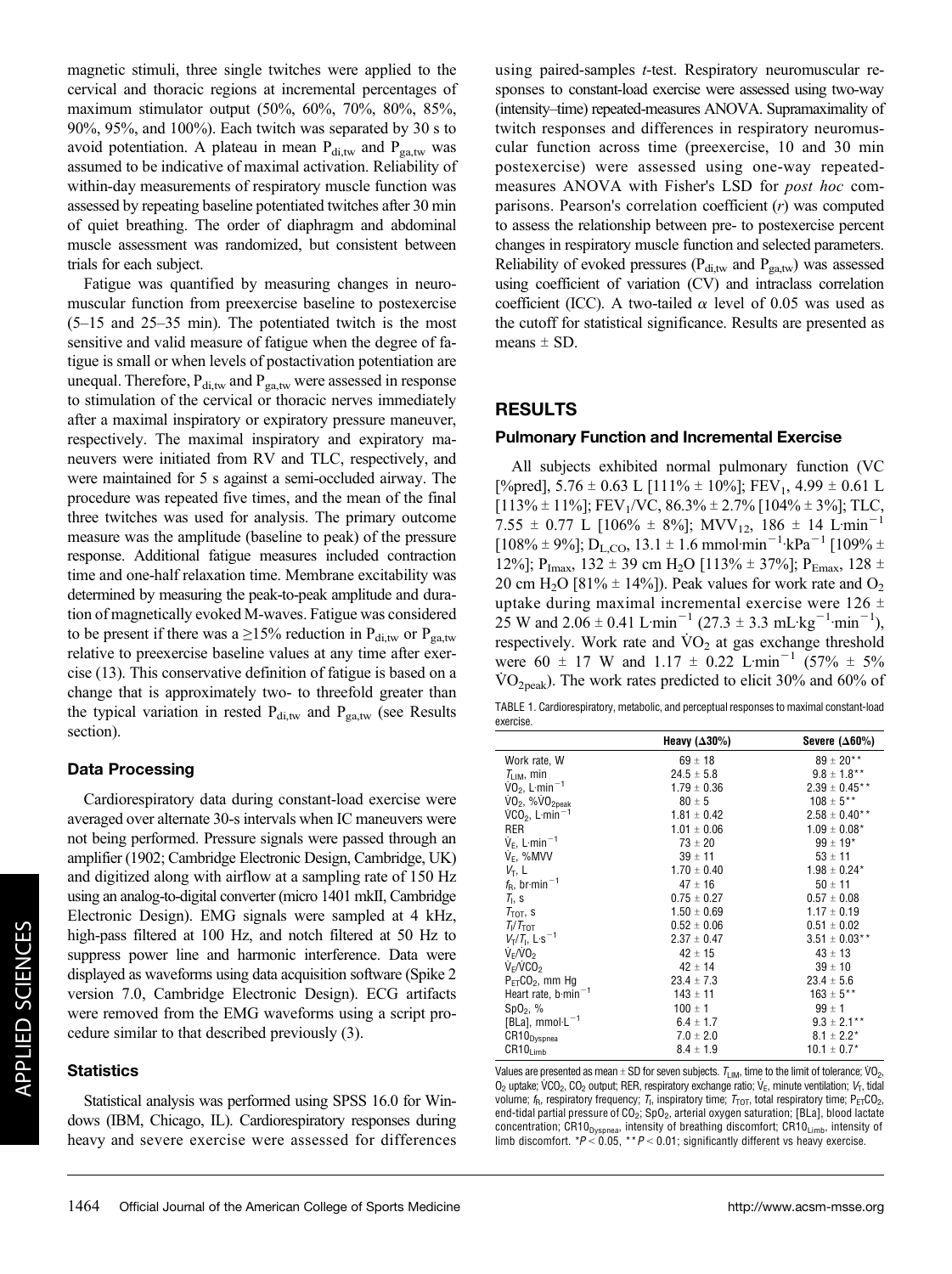the difference between gas exchange threshold and  $VO<sub>2peak</sub>$  $(\Delta 30\%$  and  $\Delta 60\%)$  were 69  $\pm$  18 and 89  $\pm$  20 W.

#### Constant-Load Exercise

Cardiorespiratory, metabolic, and perceptual responses. End-exercise values for heavy  $(\Delta 30\%)$  and severe  $(\Delta 60\%)$  exercise are shown in Table 1. Exercise duration was significantly shorter for severe compared with heavy exercise ( $P < 0.001$ ). Three subjects reached the 30-min limit imposed for heavy exercise. However, all three subjects were considered to be close to their limit of tolerance as final minute responses and temporal profiles were similar to the remaining subjects. Heavy exercise elicited 81%  $\pm$ 5% of the  $\rm\dot{VO}_{2peak}$  attained during incremental exercise, whereas severe exercise elicited values that were slightly, but not significantly, higher (108%  $\pm$  5%). Compared with

heavy exercise, severe exercise elicited higher peak values for  $\text{VO}_2$  (P < 0.001),  $\text{VCO}_2$  (P < 0.001), RER (P = 0.025),  $\dot{V}_{E}$  (P = 0.022),  $V_{T}$  (P = 0.043),  $V_{T}/T_{I}$  (P < 0.001), heart rate ( $P = 0.005$ ), and [BLa] ( $P = 0.006$ ). Temporal profiles for  $\overline{VO}_2$ ,  $\overline{V}_E$ ,  $V_T$ , and  $f_R$  during heavy and severe exercise are shown in Figure 1. During heavy exercise,  $\dot{V}O_2$  and  $\dot{V}_E$  rose sharply after exercise onset and increased at a slower rate thereafter. During severe exercise,  $\rm \dot{V}O_2$  and  $\rm \dot{V}_E$  continued to rise toward maximum values. At both intensities, the initial sharp rise in  $\dot{V}_E$  was accounted for by progressive increases in  $f_{\rm R}$  and  $V_{\rm T}$ , whereas during the latter stages of exercise,  $\dot{V}_{\rm E}$ was achieved primarily by increases in  $f<sub>R</sub>$  (i.e., tachypnea). Minute ventilation over the final minute of heavy and severe exercise was  $39\% \pm 11\%$  and  $53\% \pm 11\%$  of maximum voluntary ventilation (MVV), respectively. Perceptual ratings of dyspnea were also higher during severe compared with heavy exercise ( $P = 0.042$ ), as were the ratings of limb discomfort



FIGURE 1—O<sub>2</sub> uptake (A), minute ventilation (B), tidal volume (C), and respiratory frequency (D) at rest (0 min) and during constant-load armcrank exercise at heavy  $(\Delta 30\%)$  and severe  $(\Delta 60\%)$  intensities. Values approached a steady-state during heavy exercise but continued to rise toward maximum values during severe exercise, except tidal volume, which showed a characteristic drop at near maximal ventilation. Data are presented as mean  $\pm$  SD for seven subjects. \*P < 0.05, \*\*P < 0.01.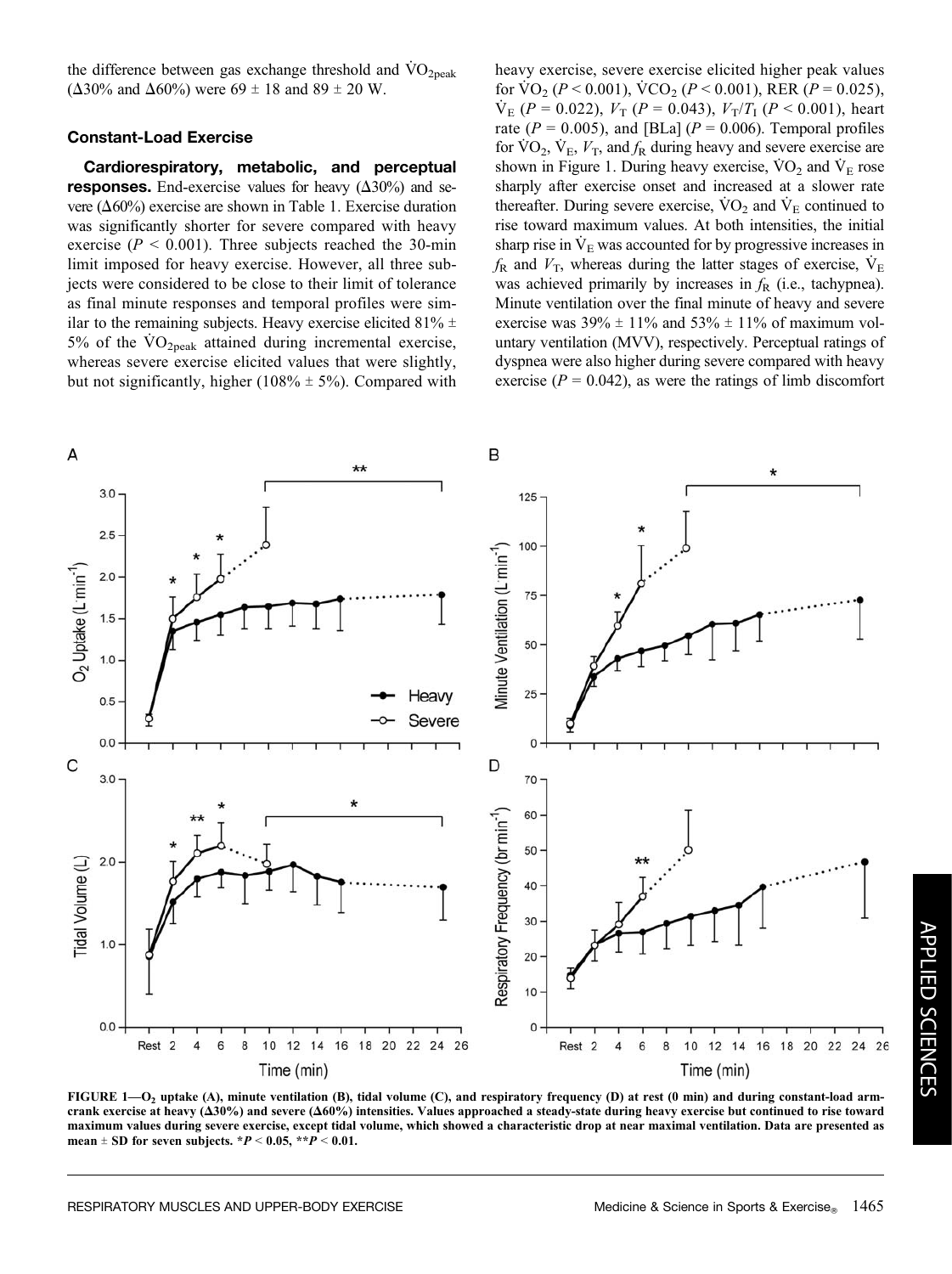$(P = 0.031)$ . At the cessation of both exercise trials, five of seven subjects reported higher ratings for limb discomfort than for dyspnea, with two subjects rating both perceptions equal. When asked their reasons for stopping, all seven subjects cited arm fatigue and/or peripheral discomfort.

Respiratory mechanics, EMG, and operating lung volumes. Group mean data for respiratory mechanics are shown in Table 2. Baseline pressure swings were not significantly different between the two trials. Mechanical responses over the final minute were significantly greater during severe exercise for  $\Delta P_{di,insp}$  ( $P = 0.002$ ),  $\Delta P_{ga,insp}$  ( $P = 0.008$ ),  $\Delta P_{es,insp}$  ( $P = 0.001$ ),  $\Delta P_{ga,exp} / P_{ga,max}$  ( $P = 0.005$ ),  $\Delta P_{es,insp}$ /  $P_{\text{es,max}}$  ( $P = 0.003$ ), and  $W_b$  ( $P = 0.027$ ). EMG activity of the diaphragm and abdominal muscles tended to be higher during severe versus heavy exercise, although statistical significance was noted only for the abdominals ( $P = 0.20$  and 0.003, respectively). Operating lung volumes at baseline and during the first and final minute of heavy and severe exercise are shown in Figure 2. Baseline values for EELV and EILV did not differ between heavy and severe exercise (EELV:  $54\% \pm$ 6% vs 55%  $\pm$  3% TLC,  $P = 0.70$ ; EILV: 66%  $\pm$  4% vs 65%  $\pm$  $3\%$  TLC,  $P = 0.42$ ). During heavy exercise, EELV decreased below baseline then returned toward baseline as exercise progressed. By contrast, EELV at the first minute of severe exercise was similar to baseline and elevated above baseline by the final minute (i.e., dynamic hyperinflation). Both EELV and EILV were higher during severe compared with heavy exercise at the first minute (EELV:  $52\% \pm 5\%$  vs  $45\% \pm 5\%$ TLC; EILV:  $77\% \pm 5\%$  vs  $66\% \pm 8\%$  TLC) and at the final minute (EELV:  $58\% \pm 3\%$  vs  $54\% \pm 7\%$  TLC; EILV:  $83\% \pm 7\%$ 7% vs 77%  $\pm$  6% TLC), with significant main effects for exercise intensity (EELV:  $P = 0.034$ ; EILV:  $P = 0.009$ ).

#### Neuromuscular Function

Supramaximal stimulation and reliability. A near plateau in  $P_{di,tw}$  and  $P_{ga,tw}$  with increasing stimulator intensities was observed at baseline, with no significant differences in  $P_{\text{dit}}(P = 0.14)$  or  $P_{\text{gat}}(P = 1.0)$  when the intensity was

|                                                   | Heavy $(\Delta 30\%)$ | Severe $(\Delta 60\%)$ |
|---------------------------------------------------|-----------------------|------------------------|
| $\Delta P_{\text{di.insp}}$ , cm H <sub>2</sub> O | $33 \pm 11$           | $53 \pm 13$ **         |
| $\Delta P_{di. insp}/P_{di. max}$ , %             | $21 \pm 6$            | $35 \pm 10^{**}$       |
| $\Delta P_{\text{ga.insp}}$ , cm H <sub>2</sub> O | $13.9 \pm 5.5$        | $23.2 \pm 6.8$ **      |
| $\Delta P_{\text{es.insp}}$ , cm H <sub>2</sub> O | $19.3 \pm 6.7$        | $29.7 \pm 9.3$ **      |
| $\Delta P_{\text{ga,exp}}/P_{\text{ga,max}}$ , %  | $8 \pm 2$             | $14 \pm 2**$           |
| $\Delta P_{es.insp}/P_{es.max}$ , %               | $13 \pm 5$            | $20 \pm 7$ **          |
| $P_{es}/P_{ga}$                                   | $1.46 \pm 0.49$       | $1.35 \pm 0.45$        |
| $W_{\rm b}$ , J $\cdot$ min <sup>-1</sup>         | $168 \pm 131$         | $321 \pm 169^*$        |
| $EMGdi.insp$ , %RMS $max$                         | $50 \pm 33$           | $70 \pm 23$            |
| $EMGra. exp$ , %RMS $max$                         | $31 \pm 22$           | $60 \pm 10^{**}$       |
|                                                   |                       |                        |

Values are presented as mean  $\pm$  SD for seven subjects (6 for EMG).  $\Delta P_{di,insp}$ , inspiratory tidal transdiaphragmatic pressure;  $\Delta P_{di,insp}/P_{di,max}$ , inspiratory tidal transdiaphragmatic pressure relative to maximum static inspiratory transdiaphragmatic pressure;  $\Delta P_{ga,insp}$ , inspiratory tidal gastric pressure;  $\Delta P_{es,insp}$ , inspiratory tidal esophageal pressure;  $\Delta P_{ga,exp}/P_{ga,max}$ , expiratory tidal gastric pressure relative to maximum static expiratory gastric pressure;  $\Delta P_{es,insp}/P_{es,max}$ , inspiratory tidal esophageal pressure as a percentage of maximum static inspiratory esophageal pressure;  $W_{b}$ , work of breathing; EMG<sub>di,insp</sub>, EMG activity of the diaphragm during inspiration; EMG<sub>ra,exp</sub>, EMG activity of the rectus abdominis during expiration; RMS, root mean square.  $*P < 0.05$ ,  $*P < 0.01$ ; significantly different vs heavy exercise.



FIGURE 2—Operating lung volumes at resting baseline and during the first minute and final minute of heavy  $(\Delta 30\%)$  and severe  $(\Delta 60\%)$ constant-load arm-crank exercise. EELV and EILV were similar at rest in both conditions, but represented a higher percentage of TLC throughout severe exercise. During the final minute of severe exercise, EELV and EILV were elevated above rest, indicative of dynamic lung hyperinflation. IRV, inspiratory reserve volume;  $V_T$ , tidal volume; ERV, expiratory reserve volume; IC, inspirtory capacity. Data are presented as mean for seven subjects. Error bars have been removed for clarity.  $\dagger P$  < 0.05,  $\uparrow\uparrow P$  < 0.01; significant main effect for exercise intensity.

increased from 95% to 100%. There were no systematic differences in within-day, between-occasion measurements of respiratory muscle function, and reliability coefficients were  $\langle 7\%$  (CV) and  $>0.94$  (ICC). Specifically, P<sub>di,tw</sub> and P<sub>ga,tw</sub> measured before and after 30 min of quiet rest were  $56 \pm 14$ versus  $54 \pm 11$  cm H<sub>2</sub>O ( $P > 0.05$ , CV = 5.4%, ICC = 0.96) and 59  $\pm$  17 versus 56  $\pm$  14 cm H<sub>2</sub>O (*P* > 0.05, CV = 7.3%, ICC = 0.94), respectively. Mean CV in  $P_{di,tw}$  at baseline and at 5–15 and 25–35 min after heavy exercise was 6.9%, 7.0%, and 5.4% for heavy exercise ( $P = 0.715$ ) and 7.2%, 9.5%, and 5.3% for severe exercise ( $P = 0.240$ ), respectively. Corresponding values for  $P_{\text{gatw}}$  were 5.4%, 6.2%, and 5.6% for heavy exercise ( $P = 0.860$ ) and 5.9%, 9.9%, and 8.5% for severe exercise ( $P = 0.067$ ). There were no significant differences at any time-point at either exercise intensity.

Pre- to postexercise responses. Data for neuromuscular function before and after exercise are shown in Table 3. Preexercise baseline values were not different between the two trials (heavy vs severe). No differences in diaphragm muscle contractility  $(P_{di,tw})$  or inspiratory ribcage muscle function ( $P_{es,tw}/P_{ga,tw}$ ) were noted across time in either trial. Abdominal muscle contractility ( $P_{\text{ga,tw}}$ ) was also not different across time for heavy exercise ( $P = 1.0$ ). After severe exercise, however, P<sub>ga,tw</sub> was significantly reduced below baseline ( $-22\% \pm 18\%, P = 0.038$ ) and only partially recovered by 30 min ( $-15\% \pm 15\%$ ,  $P = 0.066$ ). Analysis of the individual responses after severe exercise showed that five of seven subjects exhibited a  $\geq$ 15% reduction in P<sub>ga,tw</sub> (30%  $\pm$ 15%) and two of seven subjects exhibited a  $\geq$ 15% reduction in P<sub>di,tw</sub>. After heavy exercise, one of seven subjects exhibited  $a \ge 15\%$  reduction in P<sub>ga,tw</sub> with no subjects exhibiting a reduction  $\geq$ 15% in P<sub>di,tw</sub>. Within-twitch parameters (contraction time and one-half relaxation time) and M-wave characteristics (amplitude and duration) were not significantly different across time at either intensity. The degree of abdominal muscle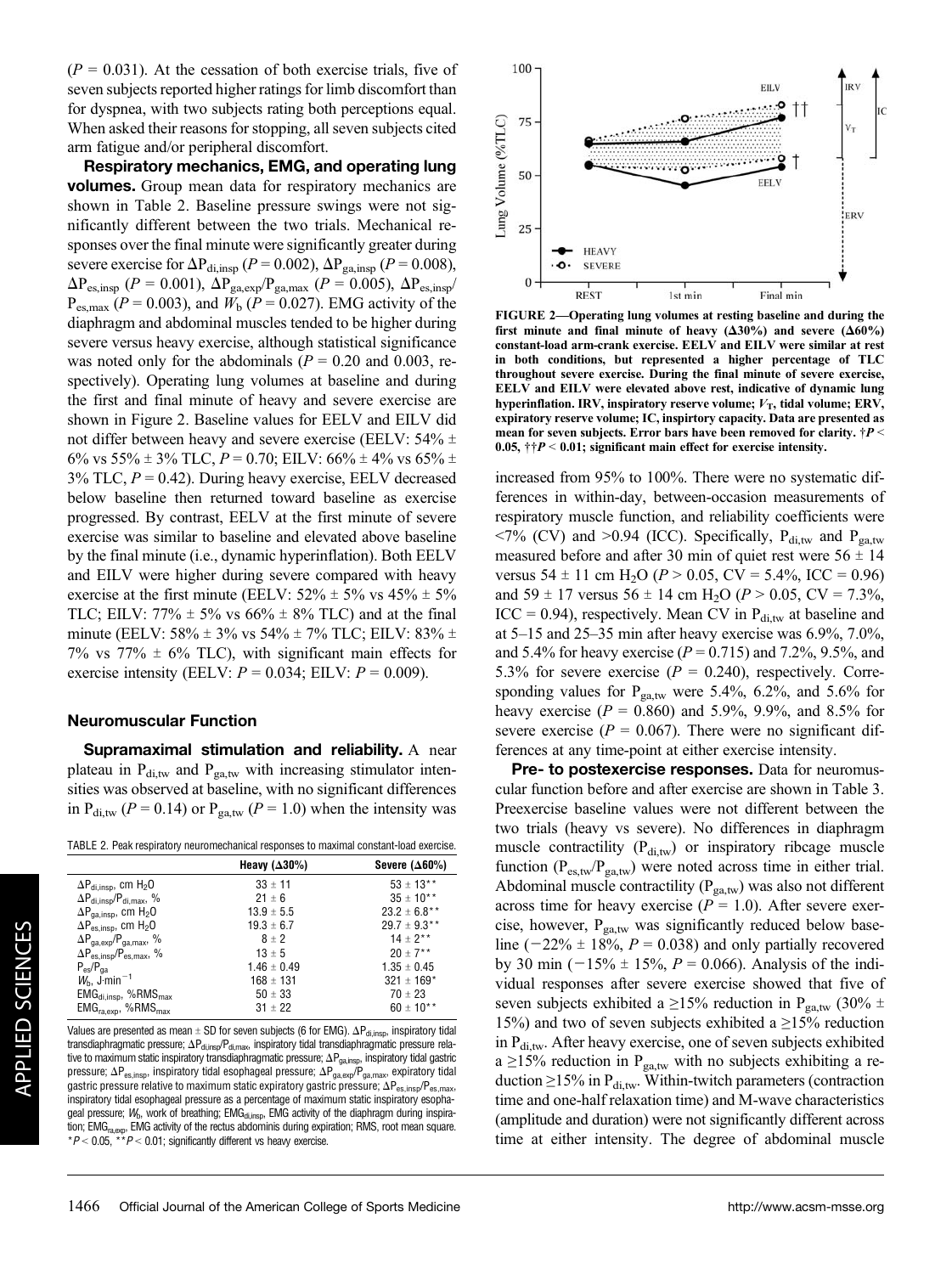|  | TABLE 3. Neuromuscular function before and up to 30 min after constant-load exercise. |  |  |  |  |  |
|--|---------------------------------------------------------------------------------------|--|--|--|--|--|
|  |                                                                                       |  |  |  |  |  |

|                                |                 | Heavy $(\Delta 30\%)$ |                 |                 | Severe $(\Delta 60\%)$ |                 |
|--------------------------------|-----------------|-----------------------|-----------------|-----------------|------------------------|-----------------|
|                                | Pre-ex          | 5-15 min Post         | 25-35 min Post  | Pre-ex          | 5-15 min Post          | 25-35 min Post  |
| Inspiratory                    |                 |                       |                 |                 |                        |                 |
| $P_{\text{ditw}}$ , cm $H_2O$  | $53 \pm 13$     | $58 \pm 11$           | $57 \pm 14$     | $55 \pm 10$     | $52 \pm 15$            | $54 \pm 14$     |
| $P_{es,tw}/P_{aatw}$           | $0.69 \pm 0.25$ | $0.75 \pm 0.28$       | $0.75 \pm 0.27$ | $0.71 \pm 0.22$ | $0.88 \pm 0.20$        | $0.80 \pm 0.23$ |
| CT, ms                         | $84 \pm 10$     | $82 \pm 7$            | $84 \pm 14$     | $87 \pm 6$      | $87 \pm 8$             | $80 \pm 17$     |
| $RT_{0.5}$ , ms                | $66 \pm 13$     | $60 \pm 14$           | $64 \pm 10$     | $65 \pm 11$     | $55 \pm 12$            | $60 \pm 6$      |
| M-wave amplitude, mV           | $3.2 \pm 0.1$   | $3.0 \pm 0.2$         | $3.0 \pm 0.2$   | $2.9 \pm 03$    | $2.9 \pm 0.4$          | $2.9 \pm 0.4$   |
| M-wave duration, ms            | $1.5 \pm 0.1$   | $1.5 \pm 0.2$         | $1.5 \pm 0.2$   | $1.6 \pm 0.1$   | $1.5 \pm 0.2$          | $1.6 \pm 0.1$   |
| $P_{Lmax}$ , cm $H_2O$         | $119 \pm 27$    | $121 \pm 39$          | $109 \pm 20$    | $127 \pm 38$    | $126 \pm 41$           | $130 \pm 39$    |
| Expiratory                     |                 |                       |                 |                 |                        |                 |
| $P_{\text{ga,tw}}$ , cm $H_2O$ | $54 \pm 15$     | $54 \pm 18$           | $54 \pm 18$     | $53 \pm 15$     | $41 \pm 13$ *          | $46 \pm 14$     |
| CT, ms                         | $92 \pm 33$     | $81 \pm 26$           | $81 \pm 21$     | $91 \pm 24$     | $83 \pm 29$            | $80 \pm 19$     |
| $RT0.5$ , ms                   | $133 \pm 28$    | $115 \pm 29$          | $120 \pm 37$    | $126 \pm 30$    | $120 \pm 42$           | $122 \pm 30$    |
| M-wave amplitude, mV           | $2.2 \pm 1.0$   | $2.1 \pm 1.0$         | $1.7 \pm 0.8$   | $2.4 \pm 1.5$   | $2.2 \pm 1.3$          | $2.1 \pm 1.1$   |
| M-wave duration, ms            | $13.7 \pm 4.8$  | $12.3 \pm 4.6$        | $11 \pm 4.6$    | $14.1 \pm 3.9$  | $14.1 \pm 4.9$         | $14.5 \pm 4.3$  |
| $P_{E,max}$ , cm $H_2O$        | $118 \pm 16$    | $108 \pm 22$          | $109 \pm 20$    | $117 \pm 21$    | $119 \pm 27$           | $113 \pm 24$    |

Values are presented as mean  $\pm$  SD for seven subjects (six for EMG). P<sub>di,tw</sub>, twitch transdiaphragmatic pressure; P<sub>es,tw</sub>, twitch esophageal pressure; P<sub>ga,tw</sub>, twitch gastric pressure; CT, contraction time; RT<sub>0.5</sub>, one-half relaxation time; P<sub>I,max</sub>, maximum static inspiratory pressure; P<sub>E,max</sub>, maximum static expiratory pressure. \*P < 0.05, significantly different vs preexercise (Pre-ex) at the same exercise intensity.

fatigue (percent change in  $P_{\text{ga,tw}}$ ) immediately after severe constant-load exercise for all subjects correlated significantly and positively with both exercise duration ( $r = 0.82$ ,  $P =$ 0.024) and peak [BLa]  $(r = 0.94, P = 0.002)$ , but there were no significant correlations between the degree of fatigue after severe exercise and peak values for  $\text{VO}_2$  ( $r = 0.48$ ,  $P = 0.28$ ),  $\dot{V}_{E}$  (r = 0.46, P = 0.30), or  $\Delta P_{ga}$  (%max) (r = 0.34, P = 0.45). Finally, there were no remarkable differences in any of the ventilatory or neuromechanical responses between subjects exhibiting fatigue and those not.

For the five subjects exhibiting a  $\geq$ 15% reduction in abdominal muscle contractile function  $(P_{\text{ga,tw}})$ , there were substantial differences in the peak-to-postexercise respiratory response (Fig. 3). Tidal volume increased immediately on cessation of both heavy exercise (1.75 to 1.88 L) and severe exercise (2.03 to 2.39 L). Gastric and transdiaphragmatic pressure swings dropped immediately after heavy exercise  $(\Delta P_{\text{ga}} 18$  to 10 cm H<sub>2</sub>O;  $\Delta P_{\text{di}}$ , 50 to 30 cm H<sub>2</sub>O) and severe exercise ( $\Delta P_{\text{ga}}$ , 25 to 12 cm H<sub>2</sub>O;  $\Delta P_{\text{di}}$ , 72 to 40 cm H<sub>2</sub>O). EMG activity of the rectus abdominis and diaphragm also fell substantially after heavy exercise (EMG<sub>ra</sub>, 50% to 21% peak;  $EMG_{di}$ , 37% to 21% peak) and severe exercise ( $EMG_{ra}$ , 87% to 60% peak; EMG<sub>di</sub>, 88% to 40% peak).

#### **DISCUSSION**

Main findings. This study is the first to use nonvolitional (effort independent) motor nerve stimulation techniques to assess the influence of upper-body exercise on the fatigability of respiratory muscles in normal, healthy subjects. The main finding was that severe (but not heavy) constant-load upperbody exercise impaired abdominal muscle contractility, as evidenced by a significant postexercise reduction in  $P_{\text{gatw}}$ . By contrast, upper-body exercise did not influence the fatigability of the major muscles of inspiration, as demonstrated by nonsignificant changes in  $P_{di,tw}$  (diaphragm) and  $P_{es,tw}$  $P_{\text{ga,tw}}$  (inspiratory rib cage muscles) after both heavy and severe exercise. The increased magnitude (and prevalence) of abdominal muscle fatigue associated with severe-intensity exercise might have been due to additional, nonrespiratory loading of the thoracic complex.

Exercise-induced respiratory muscle fatigue. Using objective measures of fatigue (i.e., evoked pressures in response to motor nerve stimulation), we found a significant reduction in the  $P_{\text{gatw}}$  response to magnetic stimulation of the thoracic nerves after severe, upper-body exercise. The time course of change in  $P_{\text{ga,tw}}$  was consistent with previous studies using whole-body exercise (35,40), with the greatest reduction observed within 5–15 min after exercise and partial recovery to baseline values by 25–35 min. The reduced  $P_{\text{ga,tw}}$ after severe exercise is indicative of low-frequency peripheral fatigue. The underlying mechanisms are thought to be reduced  $Ca^{2+}$  release from the sarcoplasmic reticulum, reduced  $Ca<sup>2+</sup>$  sensitivity of the myofibrils, and/or damaged sarcomeres caused by overextension of the muscle fiber (21). Because  $P_{\text{gatw}}$  had partially returned to baseline by 25–35 min postexercise, the fatigue observed was likely due to reduced calcium release and/or sensitivity.

The magnitude of the postexercise reduction in  $P_{\text{gatw}}$  (22%) was similar to that noted by previous studies for intense, whole-body exercise (e.g., 33% [35], 26% [37], 25% [36], and 13% [40]), despite markedly lower levels of ventilation in the present study (99 vs 153, 138, 136, and 119 L $\text{min}^{-1}$ ). It is likely, therefore, that abdominal muscle fatigue is largely independent of ventilation and that, irrespective of the mechanical-ventilatory stress imposed by exercise, there is an upper limit for an acceptable reduction in abdominal muscle contractility beyond which exercise ventilation might be impaired. The interindividual fatigue response after severe exercise was variable, with five of seven subjects  $(\sim 70\%)$ exhibiting evidence of abdominal muscle fatigue  $(\geq 15\%$  reduction in  $P_{\text{gatw}}$ ) and two of seven subjects (~30%) showing evidence of diaphragm fatigue ( $\geq$ 15% reduction in P<sub>di,tw</sub>). Abdominal muscle fatigue was present in one of seven subjects  $(\sim 14\%)$  after heavy exercise, whereas there was no evidence of diaphragm fatigue at this intensity. It is not entirely clear why fatigue was present in some subjects but not others. Subject characteristics were similar, and there were no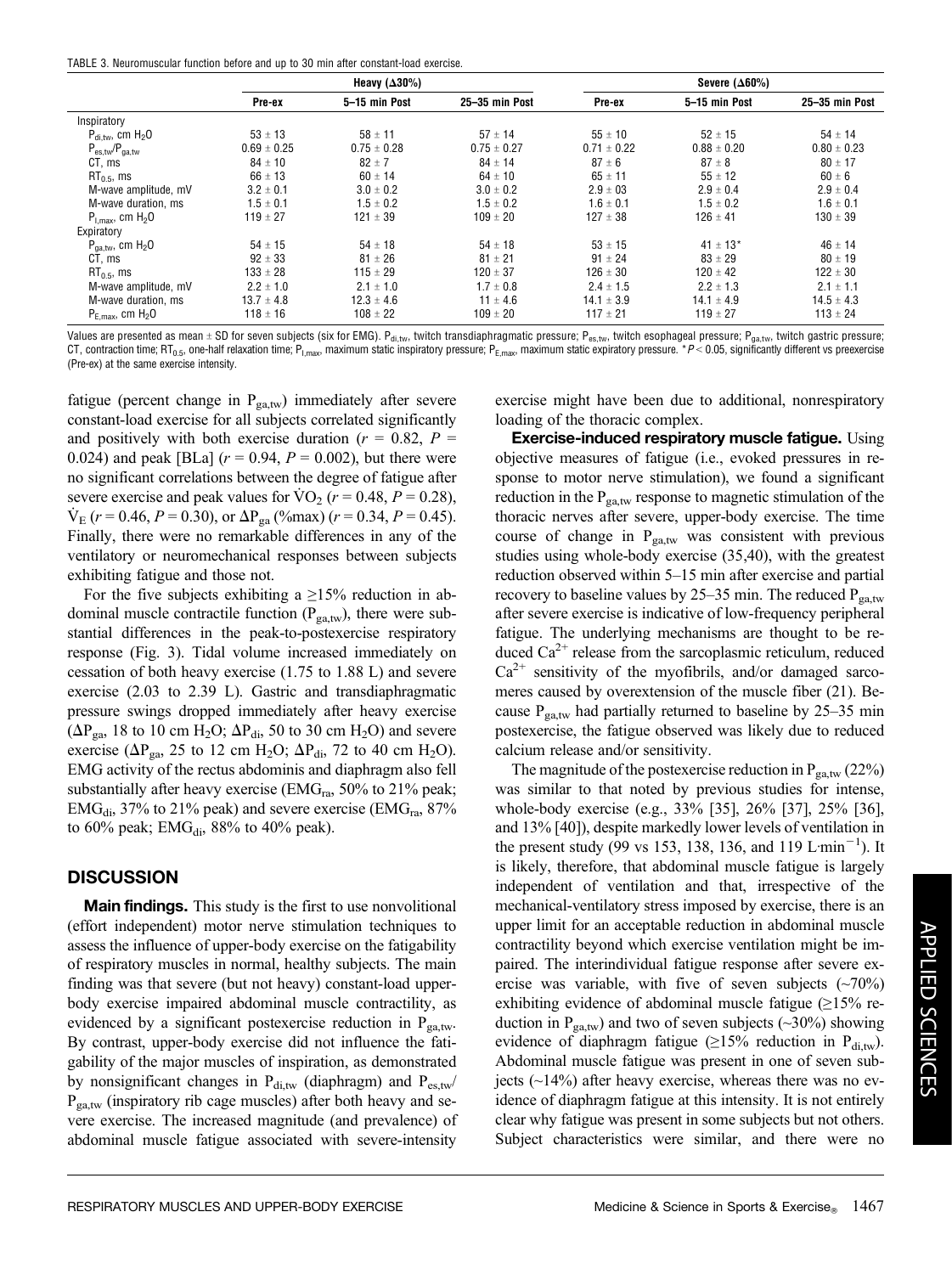

FIGURE 3—Respiratory responses during and immediately after exhaustive constant-load arm-crank exercise for the five subjects who exhibited abdominal muscle fatigue  $(\geq 15\%$  reduction in P<sub>ga,tw</sub>). Data depict the mean of five respiratory cycles that preceded exercise cessation (peak-ex) compared with the first five respiratory cycles performed immediately after the abrupt cessation of exercise (post-ex). The left and right panels show data for heavy exercise and severe exercise, respectively; tidal volume (panels A and B), gastric pressure (panels C and D), transdiaphragmatic pressure (panels E and F), electromyographic activity of the rectus abdominis (panels G and H), and electromyographic activity of the diaphragm (panels I and J). One subject did not exhibit reliable EMG traces after heavy exercise, so data are for four subjects at this intensity. Note the abrupt increases in tidal volume despite substantial reductions in intrathoracic pressure swings and respiratory muscle EMG responses.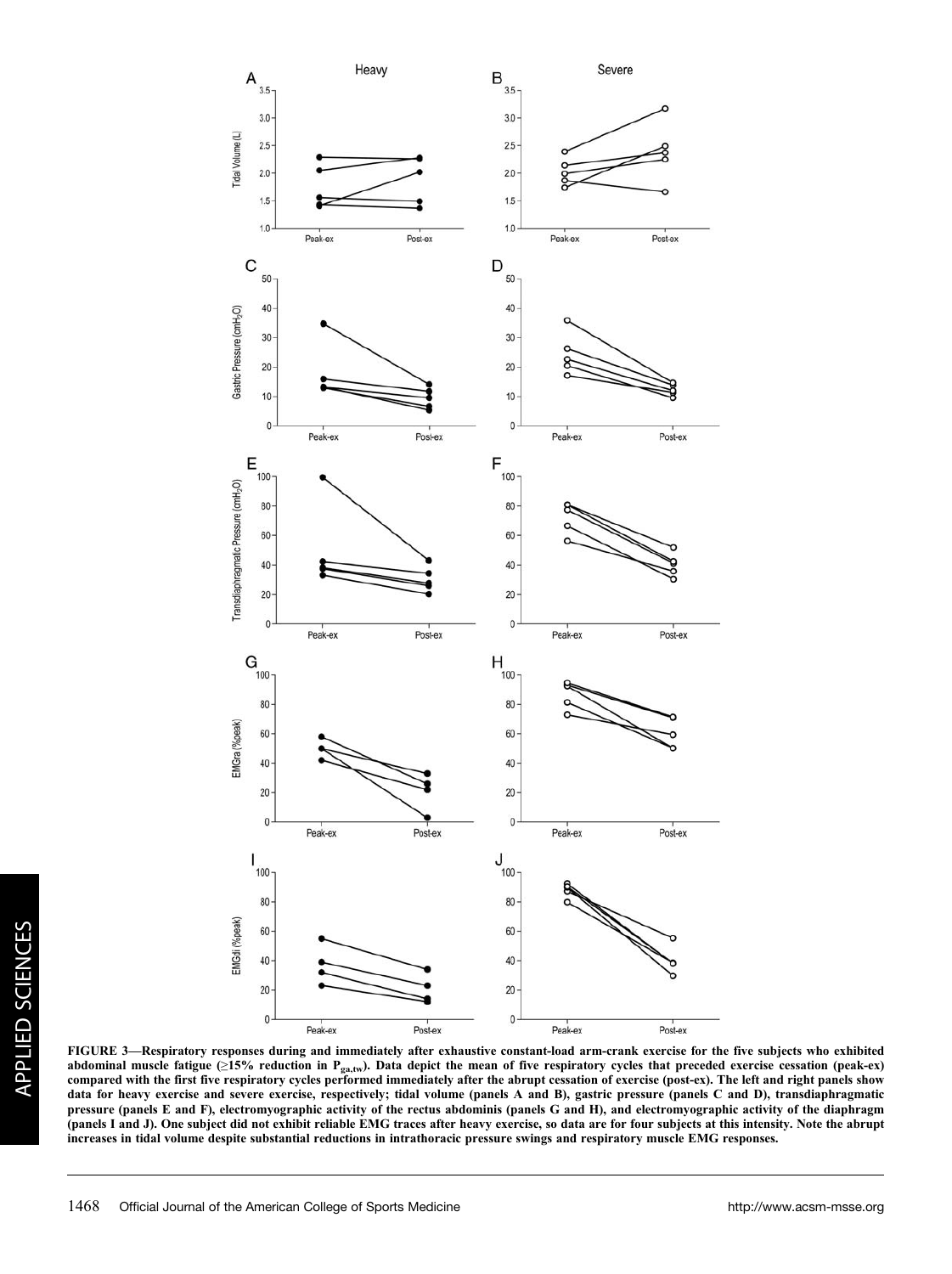remarkable fatigue-mediated differences in the ventilatory or neuromechanical responses to exercise. However, the significant correlation between the magnitude of fatigue and the exercise duration suggests that the prevalence of fatigue might have been related to the relative work capacity of the subject and, therefore, the absolute duration of exercise.

Methodological considerations. To be confident that nerve stimulation techniques provide a valid measure of fatigue, it is important to consider potential sources of error (see also Methods section). First, if pre- to postexercise changes in twitch pressure are to be attributed to contractile fatigue, then nerve stimulation must be supramaximal. In the present study, there was a trend toward a plateau in both  $P_{\text{di,tw}}$  and  $P_{\text{gatw}}$ with increasing stimulator output, with no significant differences between 95% and 100%. Although submaximal stimulation may underestimate the severity of fatigue (37), it seems unlikely that this would have influenced our finding of a difference in the magnitude and prevalence of fatigue for the diaphragm and abdominal muscles. Importantly, there were no significant changes in M-wave characteristics (amplitude and duration) for the stimulations delivered pre- to postexercise (see Table 3). This latter finding strongly suggests that the reductions in evoked pressure immediately after exercise were attributable to contractile fatigue rather than transmission failure or derecruitment of muscle fibers. In addition, all stimulations were performed at 100% of stimulator output, and the coil positions were marked before exercise to ensure the coil was repositioned in the same location for each stimulation. Therefore, although stimulation may not have been completely maximal, it likely remained constant throughout the study. A second potential source of error is the lung volume, and hence muscle length, at which stimulations are initiated (31). In the present study, it was not possible to use end-expiratory  $P_{es}$  for the verification of lung volume because of the baseline-drift inherent to the catheter-mounted pressure transducer (33). To enable lung volumes to return to baseline, postexercise stimulations were initiated at 5 min into recovery. Importantly, the repeatability of evoked pressures  $(P_{\text{div}}$  and  $P_{\text{gal}}$  was not significantly different before versus after exercise at either intensity. We are confident, therefore, that all stimulations were initiated at the same lung volume and that differences in lung volume did not account for the influence of exercise intensity on the magnitude and prevalence of respiratory muscle fatigue. Third, potentiated (rather than unpotentiated) twitches were used as these provide greater sensitivity when measuring a small degree of fatigue. Potentiated twitches are also more valid for detecting fatigue when there is a differing level of postactivation potentiation, as might be expected in the present study due to differences in exercise duration between trials and, thus, exercise-induced respiratory muscle activation. Despite lower than normal values for maximum expiratory pressure  $(P_{E,\text{max}})$ , we are confident that the degree of potentiation was similar for the diaphragm and abdominal muscles. Indeed, previous studies have shown that twitch potentiation can be substantial after submaximal contractions (43) and that the degree of twitch

potentiation is not significantly different between submaximal and maximal voluntary contractions (25). Fourth, the differences in fatigue noted in the present study were not merely a function of an inability to detect small within-day, betweentrial changes in neuromuscular responses. There were no systematic differences in the measurements of respiratory muscle function when subjects were tested before and after 30 min of quiet breathing. Moreover, the within-day, betweenoccasion reliability of evoked pressures was excellent (CV range, 4.8%–7.3%) and similar to previously reported values:  $P_{di,tw}$ , 5.6% (38);  $P_{ga,tw}$ , 3.8% (35), 2.8% (37), and 7.0% (38). Thus, the methods used were likely sufficiently sensitive and reproducible to detect differences in exercise-induced respiratory muscle fatigue. A final consideration is the short-term recovery that likely occurs during the delay between end-exercise and postexercise evaluation of neuromuscular function. Although such a delay may underestimate the severity of fatigue during exercise (8), it is unlikely to explain the differences in the magnitude and prevalence of diaphragm and abdominal muscle fatigue noted in the current study.

Causes of fatigue. A time- and intensity-dependent increase in ventilation occurred during exercise (Fig. 1), requiring the progressive recruitment of inspiratory and expiratory muscles (Table 2). However, the overall ventilatory response was relatively low  $(<55\%$  MVV). Furthermore, perceptual ratings of limb discomfort at end-exercise were higher than those reported for dyspnea, and all of the subjects cited limb fatigue and/or limb discomfort as their principal reasons for terminating severe exercise. These data are in general agreement with previous observations for maximal arm-crank exercise (28), suggesting that the exercise limitation was more closely associated with local (peripheral) than with central ventilatory factors. Because the majority of previous studies have only observed diaphragm fatigue at intensities exceeding 80% of whole-body  $\rm \dot{VO}_{2max}$  (see Introduction), it is perhaps unsurprising that arm-crank exercise did not induce contractile fatigue of the diaphragm. Our findings are in accordance with Taylor et al. (39) who found no evidence of diaphragm fatigue in athletes with spinal cord injury (C5–C7) performing exhaustive arm-crank exercise, during which ventilation peaked at <50 L $\text{min}^{-1}$ . More recently, we observed a substantial  $(33%)$  reduction in  $P_{\text{di,tw}}$  in a Paralympic athlete with low-lesion spinal cord injury (T12) performing maximal arms-only rowing, during which ventilation peaked at >150 L·min<sup>-1</sup> (27). Collectively, these data support the notion that high levels of pulmonary ventilation might be a prerequisite for exercise-induced diaphragm fatigue.

Because the diaphragm has both ventilatory and postural roles, it was expected that intense upper-body exercise would exacerbate diaphragm work, thereby leading to contractile fatigue, and yet this was not found. However, there is strong evidence to suggest that the diaphragm can only coordinate both postural and respiratory functions during transient, intermittent disturbances to trunk stability (e.g., brief arm movements) (19). When ventilation is mediated by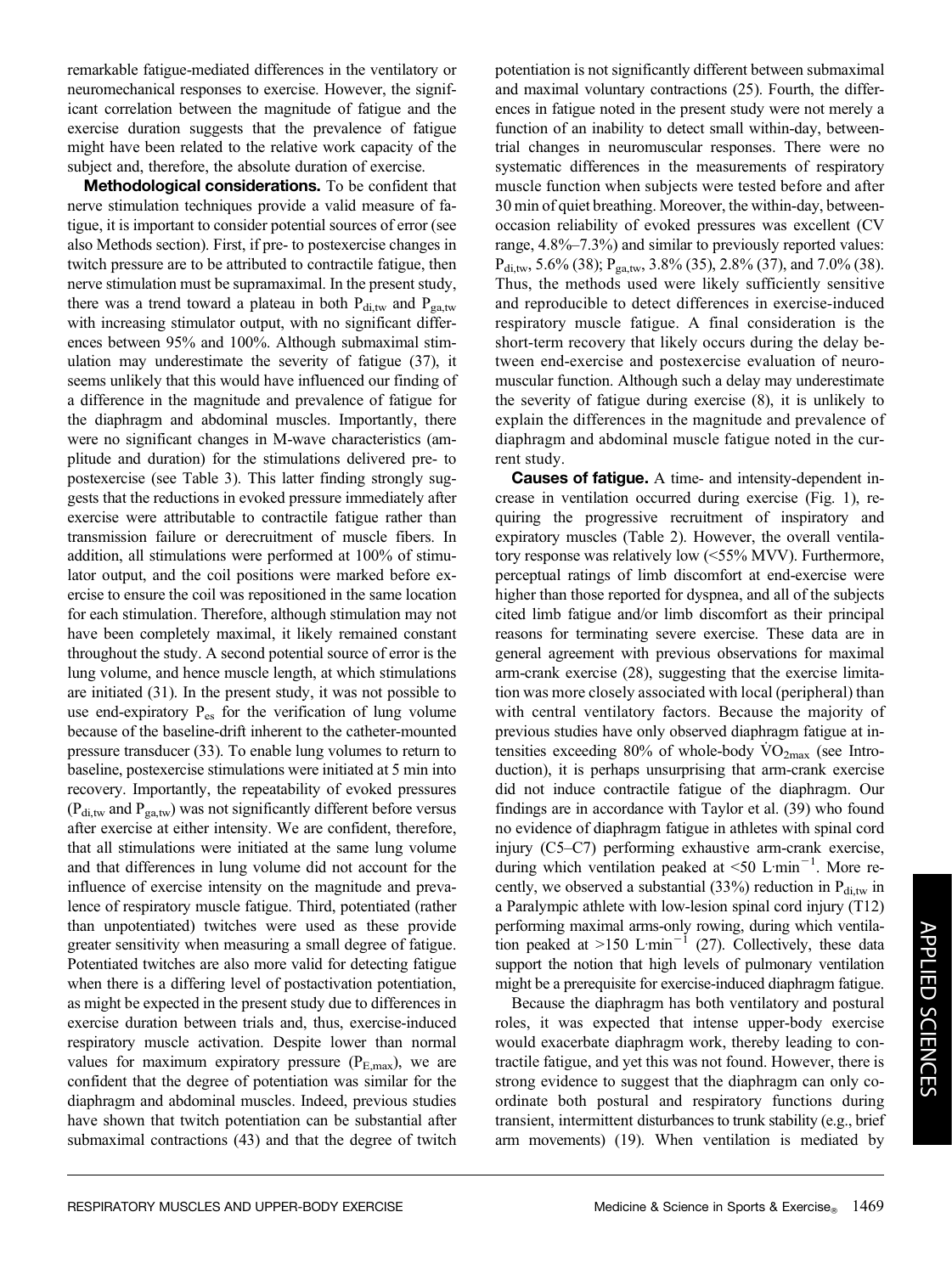humoral factors during sustained exercise, postural drive to the phrenic motoneurons is withdrawn, and pontomedullary respiratory input to the diaphragm is instead prioritized (18). During prolonged exercise, therefore, protective mechanisms safeguard ventilation by offloading postural functions, thereby regulating pH and homeostatic balance (18). Although it was not possible to assess phrenic postural input, a diminished postural drive to the diaphragm, coupled with a modest ventilatory demand, would be a likely explanation for the lack of diaphragm fatigue noted after intense arm-crank exercise.

Although others have reported a relationship between the magnitude of reduction in  $P_{\text{ga,tw}}$  after intense whole-body exercise and the ventilatory output or work performed by the abdominal muscles (35), our data suggest that contractile fatigue of the major expiratory muscles is not entirely dependent on ventilation. No significant correlations were found between peak values for  $\rm \dot{V}O_2$  or  $\rm \dot{V}_E$  during constant-load exercise and the magnitude of abdominal muscle fatigue, in agreement with previous studies (40). Furthermore, force output of the abdominal muscles  $(\mathrm{P}_{ga} \cdot f_R)$ during maximal arm-crank ergometry was substantially higher than values reported previously for maximal lower-limb cycle ergometry (756 vs ~600 cm  $\text{H}_2\text{O} \cdot \text{s}^{-1} \cdot \text{min}^{-1}$ ), despite a substantially lower minute ventilation during the former (99 vs 153 L·min<sup>-1</sup>) (35). It seems highly likely, therefore, that a substantial proportion of the abdominal muscle force output noted in the present study comprised additional, nonrespiratory work.

The abdominals do not exhibit the same respiratory modulation as the diaphragm (19) and, during dynamic upperbody exercise, might undergo excessive loading in carrying out a series of interrelated ventilatory and mechanical functions. As well as contracting to reduce EELV and expand tidal volume during exercise, the abdominals also contract isotonically to flex and rotate the vertebral column (10). Because severe exercise required a greater external power output than heavy exercise, the contribution of the abdominal muscles to locomotion was likely exacerbated. Indeed, neural drive to the rectus abdominis  $(EMG<sub>ra</sub>)$  and abdominal muscle pressure swings  $(\Delta P_{ga})$  were significantly greater during severe versus heavy exercise. In an effort to quantify the respiratory muscle contribution to locomotor function, we compared the data from five respiratory cycles immediately before the cessation of exhaustive arm cranking (peak-exercise) to five respiratory cycles performed immediately after the abrupt cessation of exercise when ventilation was still relatively high. When the high thoracic loads imposed by severe-intensity arm cranking were relinquished, there was an abrupt increase in tidal volume (2.03 to 2.39 L), suggesting that arm cranking imposes a degree of constraint on the ribcage. Although still present after heavy exercise, the increase in  $V<sub>T</sub>$  was more modest (1.75 to 1.88 L). More pertinent is that intrathoracic pressure swings and abdominal and diaphragm EMG activity were substantially reduced immediately after exercise cessation (see Fig. 3),

suggesting that a substantial portion of the respiratory muscle activity during the arm-crank exercise was due to nonrespiratory loading of the thoracic complex (e.g., for posture and locomotion).

Consequences of abdominal muscle fatigue. Exerciseinduced abdominal muscle fatigue did not appear to impede alveolar ventilation or systemic  $O_2$  content (P<sub>ET</sub>CO<sub>2</sub> < 25 mm Hg and  $SpO<sub>2</sub> > 98%$  over the final minute). However, endexpiratory (and end-inspiratory) lung volumes represented a significantly higher percentage of TLC from the first minute of severe exercise through to exhaustion (i.e., dynamic hyperinflation) (see Fig. 2). At these high operating lung volumes, the inspiratory muscles must overcome additional elastic loads presented by the lung and chest wall (1). Furthermore, the pressure-generating capacity of the inspiratory muscles is impaired at high lung volumes because of alterations in the length-tension characteristics of the diaphragm and the orientation and motion of the ribs (12). There is also an increased dependence on accessory inspiratory muscles at high lung volumes (44). Collectively, these changes in inspiratory muscle function would be expected to increase the  $O<sub>2</sub>$  cost of breathing and elevate dyspnea (11).

Although our study was not specifically designed to address the underlying mechanisms of dynamic hyperinflation during upper-body exercise, our observations do merit brief discussion. First, the hyperinflation during severe exercise might have been attributable to the greater exercise ventilation at this intensity (relative to heavy exercise). However, others have observed elevated lung volumes during arm cranking performed by healthy subjects relative to leg cycling at similar ventilations (2). This suggests that the locomotor mechanics of upper-body exercise might directly influence operating lung volumes. It is unlikely that abdominal muscle fatigue per se caused the increase in EELV because the initial shift in lung volume occurred too early  $(1 \text{ min})$  for contractile fatigue to be manifest (26). Moreover, prior fatigue of the abdominal muscles in healthy subjects was found to have no influence on operating lung volumes during subsequent high-intensity cycle exercise (36). It appears, therefore, that contractile fatigue of the abdominal muscles is not a causal factor in the control of operating lung volumes during exercise. As proposed previously (2), the abdominal muscle contribution to the regulation of EELV during upper-body exercise might be compromised by increased requirements to stabilize the torso.

#### **CONCLUSIONS**

This study is the first to present objective evidence of abdominal muscle fatigue in response to severe-intensity upper-body exercise in normal, healthy men. However, there was no concurrent fatigue of the diaphragm after heavy or severe upper-body exercise. It seems likely that the ventilatory role of the diaphragm was prioritized during exercise and that upper-body exercise was of insufficient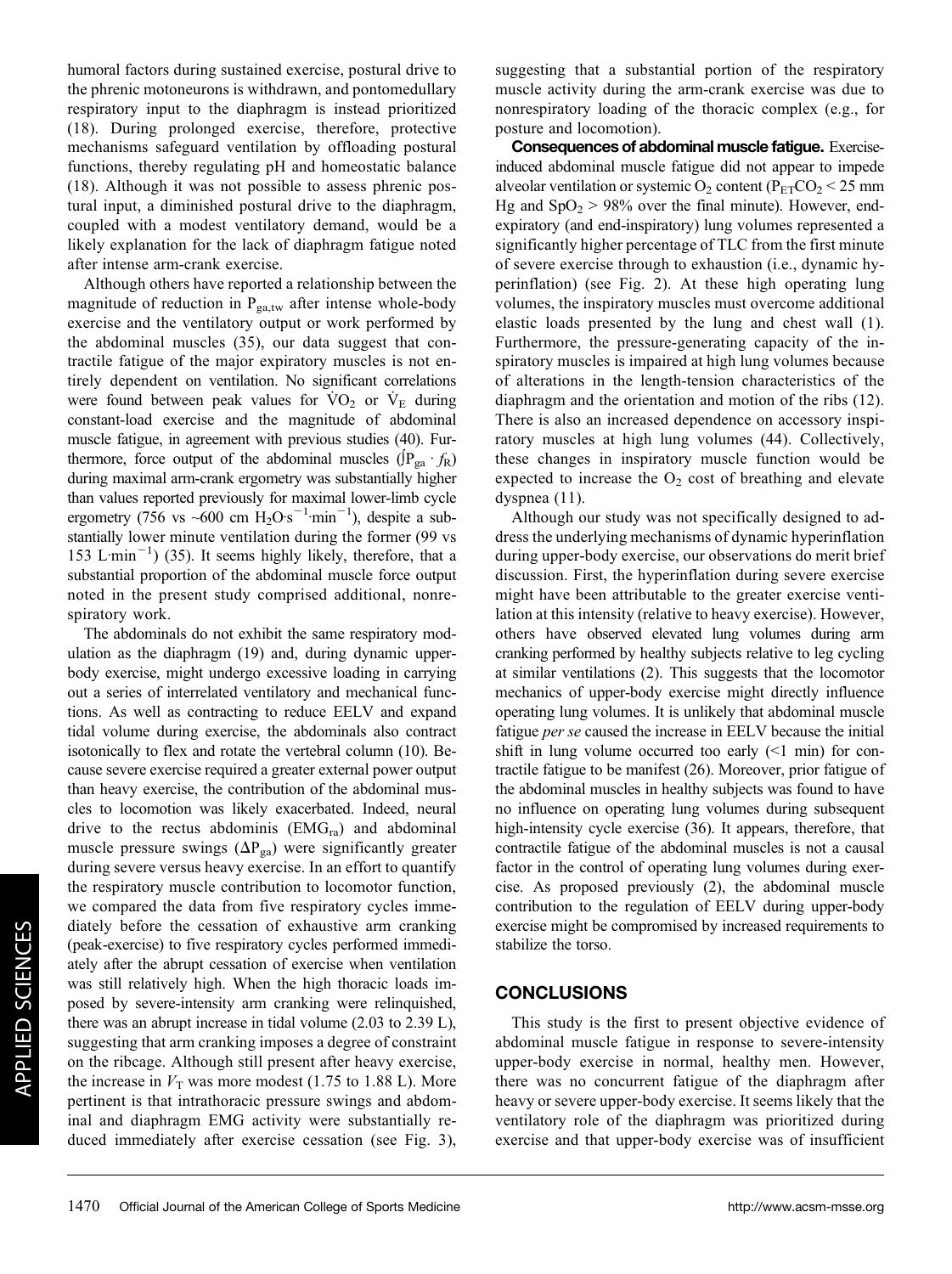ventilatory stress to induce contractile fatigue of the inspiratory muscles. By contrast, the abdominal muscle fatigue after severe exercise was likely caused by a combination of mechanical, postural, and ventilatory demands induced by upper-body locomotor mechanics. This expiratory muscle multitasking might render the abdominal muscles particularly susceptible to contractile fatigue during intense upper-body exercise. Further research is needed to determine the implications of these findings for athletes involved

#### **REFERENCES**

- 1. Agostoni E, Rahn H. Abdominal and thoracic pressures at different lung volumes. J Appl Physiol. 1960;15(6):1087–92.
- 2. Alison JA, Regnis JA, Donnelly PM, Adams RD, Sullivan CE, Bye PT. End-expiratory lung volume during arm and leg exercise in normal subjects and patients with cystic fibrosis. Am J Respir Crit Care Med. 1998;158(5 pt1):1450–8.
- 3. Alty SR, Man WD, Moxham J, Lee KC. Denoising of diaphragmatic electromyogram signals for respiratory control and diagnostic purposes. Conf Proc IEEE Eng Med Biol Soc. 2008;2008: 5560–3.
- 4. Babcock MA, Pegelow DF, McClaran SR, Suman OE, Dempsey JA. Contribution of diaphragmatic power output to exercise-induced diaphragm fatigue. J Appl Physiol (1985). 1995;78(5):1710-9.
- 5. Babcock MA, Pegelow DF, Harms CA, Dempsey JA. Effects of respiratory muscle unloading on exercise-induced diaphragm fatigue. J Appl Physiol (1985). 2002;93(1):201–6.
- 6. Beaver WL, Wasserman K, Whipp BJ. A new method for detecting anaerobic threshold by gas exchange. J Appl Physiol (1985). 1986; 60(6):2020–7.
- 7. Borg G. Borg"s Perceived Exertion and Pain Scales. 1st ed. Champaign (IL): Human Kinetics; 1998. pp. 44–52.
- 8. Carroll TJ, Taylor JL, Gandevia SC. Recovery of central and peripheral neuromuscular fatigue after exercise. J Appl Physiol (1985). 2017;122(5):1068–76.
- 9. Celli B, Criner G, Rassulo J. Ventilatory muscle recruitment during unsupported arm exercise in normal subjects. J Appl Physiol (1985). 1988;64(5):1936–41.
- 10. Cresswell AG, Grundstrom H, Thorstensson A. Observations on intra-abdominal pressure and patterns of abdominal intra-muscular activity in man. Acta Physiol Scand. 1992;144(4):409-18.
- 11. Dempsey JA, Amann M, Romer LM, Miller JD. Respiratory system determinants of peripheral fatigue and endurance performance. Med Sci Sports Exerc. 2008;40(3):457–61.
- 12. De Troyer A, Wilson TA. Effect of acute inflation on the mechanics of the inspiratory muscles. J Appl Physiol (1985). 2009;107(1): 315–23.
- 13. Guenette JA, Romer LM, Querido JS, et al. Sex differences in exercise-induced diaphragmatic fatigue in endurance-trained athletes. J Appl Physiol (1985). 2010;109(1):35–46.
- 14. Harms CA, Babcock MA, McClaran SR, et al. Respiratory muscle work compromises leg blood flow during maximal exercise. J Appl Physiol (1985). 1997;82(5):1573–83.
- 15. Hodges PW, Butler JE, McKenzie DK, Gandevia SC. Contraction of the human diaphragm during rapid postural adjustments. J Physiol. 1997;505(Pt 2):539–48.
- 16. Hodges PW, Cresswell AG, Daggfeldt K, Thorstensson A. In vivo measurement of the effect of intra-abdominal pressure on the human spine. *J Biomech.* 2001;34(3):347–53.
- 17. Hodges PW, Eriksson AE, Shirley D, Gandevia SC. Intra-abdominal pressure increases stiffness of the lumbar spine. J Biomech. 2005;38(9): 1873–80.

in upper-body dominant sports and for clinical populations engaged in upper-body rehabilitation programmes.

There were no conflicts of interest in the conception or production of this study. This study is unfunded. The results of the present study do not constitute endorsement by the American College of Sports Medicine. The results of the study are presented clearly, honestly, and without fabrication, falsification, or inappropriate data manipulation.

- 18. Hodges PW, Heijnen I, Gandevia SC. Postural activity of the diaphragm is reduced in humans when respiratory demand increases. J Physiol. 2001;537(Pt 3):999–1008.
- 19. Hodges PW, Gandevia SC. Activation of the human diaphragm during a repetitive postural task. *J Physiol*. 2000;522(Pt 1): 165–75.
- 20. Johnson BD, Babcock MA, Suman OE, Dempsey JA. Exerciseinduced diaphragmatic fatigue in healthy humans. J Physiol. 1993;460(1): 385–405.
- 21. Jones DA. High- and low-frequency fatigue revisited. Acta Physiol Scand. 1996;156(3):265–70.
- 22. Kyroussis D, Mills GH, Polkey MI, et al. Abdominal muscle fatigue after maximal ventilation in humans. J Appl Physiol (1985). 1996;81(4):1477–83.
- 23. Lansley KE, DiMenna FJ, Bailey SJ, Jones AM. A 'new' method to normalise exercise intensity. Int J Sports Med.  $2011;32(7)$ : 535–41.
- 24. Lomax ME, McConnell AK. Inspiratory muscle fatigue in swimmers after a single 200 m swim. J Sports Sci. 2003;21(8): 659–64.
- 25. Mador MJ, Magalang UJ, Kufel TJ. Twitch potentiation following voluntary diaphragmatic contraction. Am J Respir Crit Care Med. 1994;149(3):739–43.
- 26. Renggli AS, Verges S, Notter DA, Spengler CM. Development of respiratory muscle contractile fatigue in the course of hyperpnoea. Respir Physiol Neurobiol. 2008;164(3):366–72.
- 27. Romer LM, Tiller N, Aggar T, West CR. Exercise-induced diaphragm fatigue in an elite adaptive rower with spinal cord injury. In: Proceedings of the 19th Annual Congress of the European College of Sport Science; 2014 Jul 2–5. Amsterdam (The Netherlands). 2014. p. 654.
- 28. Sawka MN. Physiology of upper body exercise. Exerc Sport Sci Rev. 1986;14(1):175–212.
- 29. Similowski T, Fleury B, Launois S, Cathala HP, Bouche P, Derenne JP. Cervical magnetic stimulation: a new painless method for bilateral phrenic nerve stimulation in conscious humans. J Appl Physiol (1985). 1989;67(4):1311–8.
- 30. Similowski T, Straus C, Attali V, Duguet A, Derenne JP. Cervical magnetic stimulation as a method to discriminate between diaphragm and rib cage muscle fatigue. *J Appl Physiol* (1985). 1998; 84(5):1692–1700.
- 31. Smith J, Bellemare F. Effect of lung volume on in vivo contraction characteristics of human diaphragm. J Appl Physiol (1985). 1987;62(5): 1893–1900.
- 32. Smith PM, Doherty M, Price MJ. The effect of crank rate strategy on peak aerobic power and peak physiological responses during arm crank ergometry. J Sports Sci. 2007;25(6):711-8.
- 33. Stell IM, Tompkins S, Lovell AT, Goldstone JC, Moxham J. An in vivo comparison of a catheter mounted pressure transducer system with conventional balloon catheters. Eur Respir J. 1999;13(5): 1158–63.